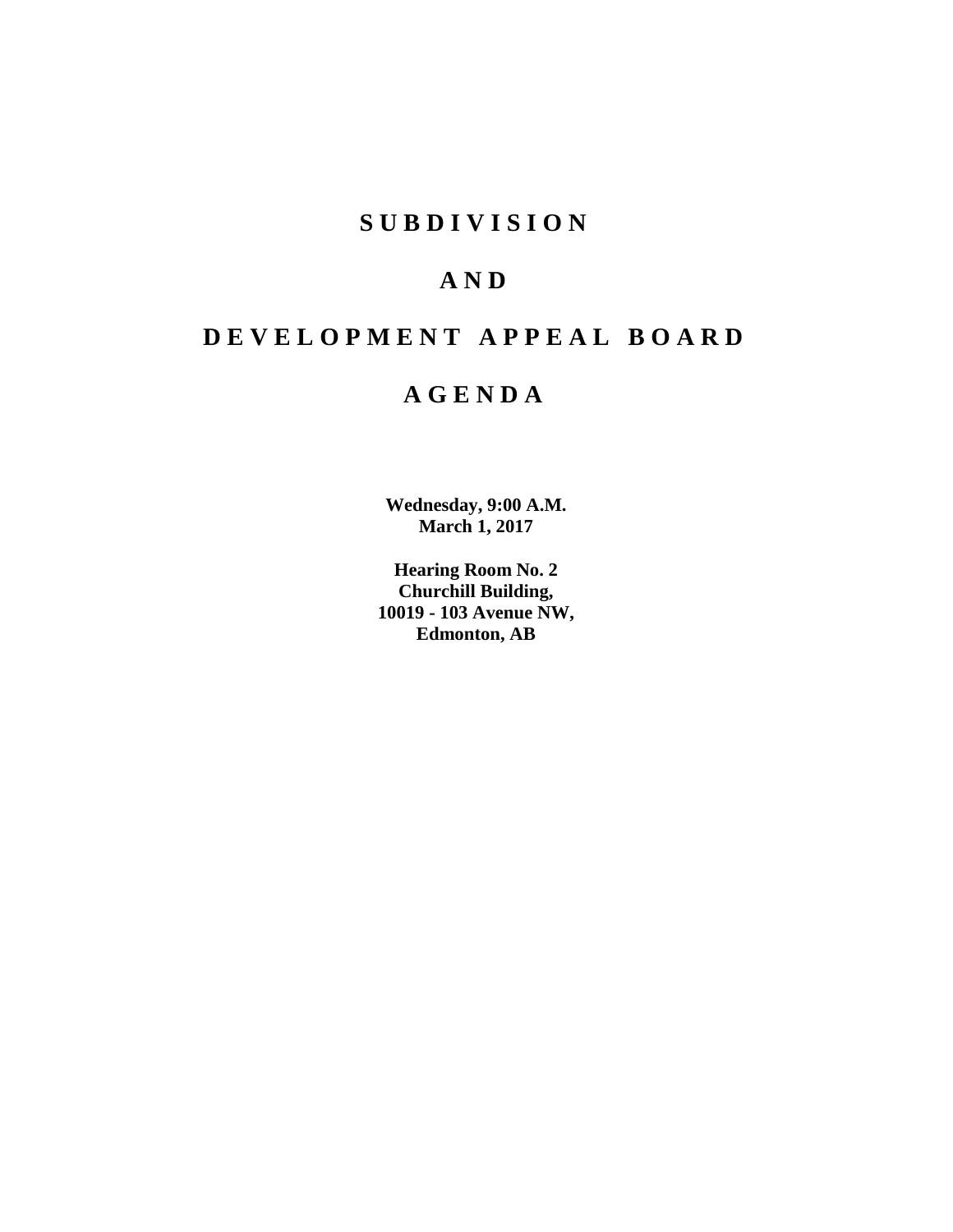# **SUBDIVISION AND DEVELOPMENT APPEAL BOARD HEARING ROOM NO. 2**

|   | 9:00 A.M.  | $SDAB-D-17-044$ | Change the Use from General Retail Stores to<br>Child Care Services and to construct interior<br>and exterior alterations (110 children)                                                                          |  |
|---|------------|-----------------|-------------------------------------------------------------------------------------------------------------------------------------------------------------------------------------------------------------------|--|
|   |            |                 | 5010 - 162 Avenue NW<br>Project No.: 239164375-001                                                                                                                                                                |  |
|   |            |                 |                                                                                                                                                                                                                   |  |
| H | 11:00 A.M. | SDAB-D-17-045   | Change the Use of a General Retail Store to a<br>Child Care Service (main floor, maximum 56<br>children), and to construct interior and exterior<br>alterations (new entryway, play area)<br>(Meadowlark Daycare) |  |
|   |            |                 | 8721 - 156 Street NW<br>Project No.: 232628846-001                                                                                                                                                                |  |
|   | NOTE:      |                 | Unless otherwise stated, all references to "section numbers" refer to                                                                                                                                             |  |

*the authority under the Edmonton Zoning Bylaw 12800.*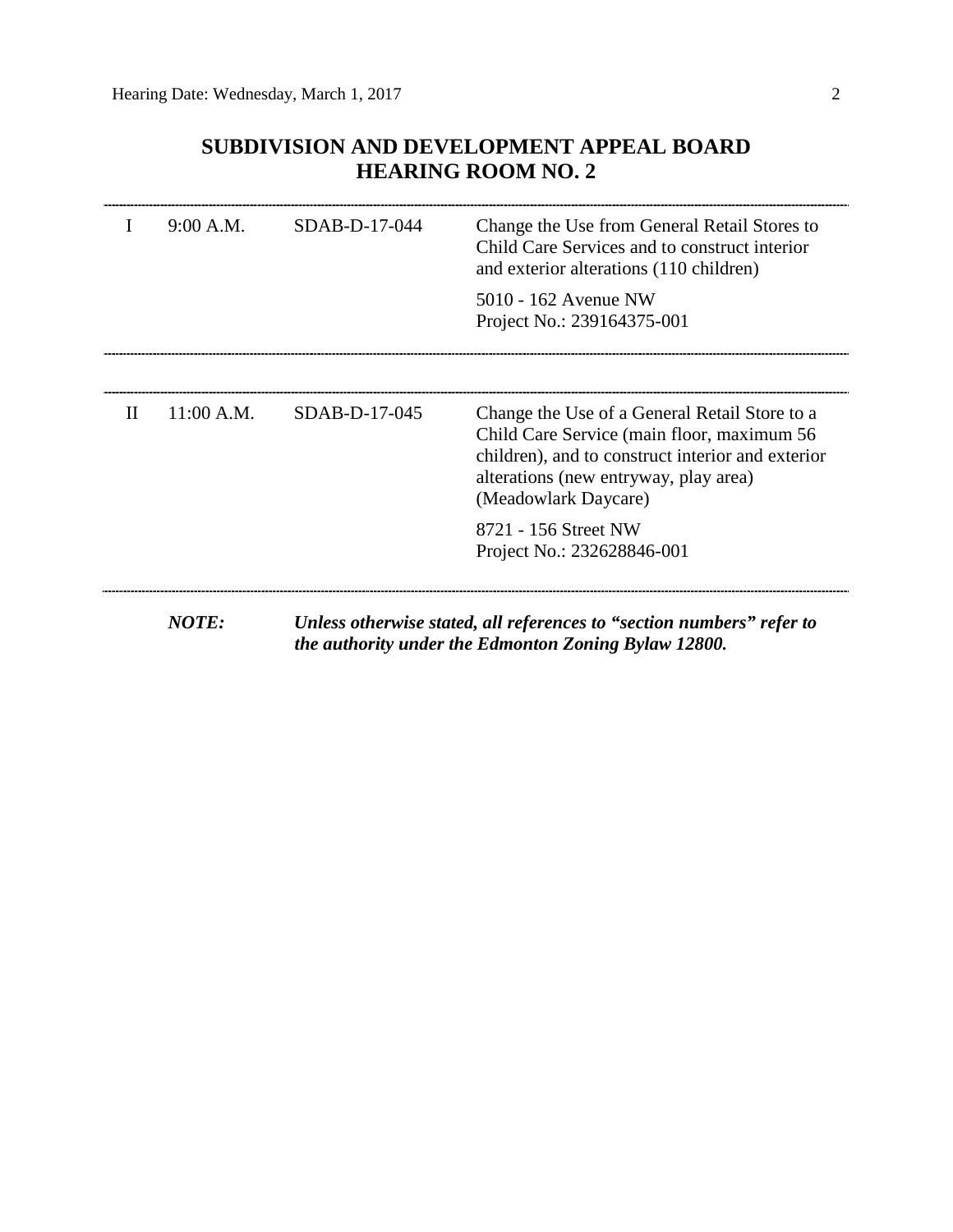| ITEM I: 9:00 A.M. |                                                        | <b>FILE: SDAB-D-17-044</b>                                                                                                                            |  |
|-------------------|--------------------------------------------------------|-------------------------------------------------------------------------------------------------------------------------------------------------------|--|
|                   | AN APPEAL FROM THE DECISION OF THE DEVELOPMENT OFFICER |                                                                                                                                                       |  |
|                   | <b>APPELLANT:</b>                                      |                                                                                                                                                       |  |
|                   | <b>APPLICATION NO.:</b>                                | 239164375-001                                                                                                                                         |  |
|                   | <b>APPLICATION TO:</b>                                 | Change the Use from General Retail<br>Stores to Child Care Services and to<br>construct interior and exterior alterations<br>$(110 \text{ children})$ |  |
|                   | <b>DECISION OF THE</b><br>DEVELOPMENT AUTHORITY:       | Refused                                                                                                                                               |  |
|                   | <b>DECISION DATE:</b>                                  | January 31, 2017                                                                                                                                      |  |
|                   | <b>DATE OF APPEAL:</b>                                 | February 1, 2017                                                                                                                                      |  |
|                   | MUNICIPAL DESCRIPTION<br>OF SUBJECT PROPERTY:          | 5010 - 162 Avenue NW                                                                                                                                  |  |
|                   | <b>LEGAL DESCRIPTION:</b>                              | Plan 1523990 Unit 2                                                                                                                                   |  |
|                   | ZONE:                                                  | (CNC) Neighbourhood Convenience<br><b>Commercial Zone</b>                                                                                             |  |
|                   | <b>OVERLAY:</b>                                        | N/A                                                                                                                                                   |  |
|                   | STATUTORY PLAN(S):                                     | Pilot Sound Area Structure Plan<br>Hollick Kenyon Neighbourhood Structure<br>Plan                                                                     |  |
|                   |                                                        |                                                                                                                                                       |  |

# *Grounds for Appeal*

The Appellant provided the following reasons for appealing the decision of the Development Authority:

> The childcare was denied to due to close proximity of the rapid drive through use, the applicant has separated out HVAC, traffic flow patterns, and separated the two uses with 10" of concrete precast walls. The traffic for the rapid drive through use is separated by a building setback surrounded by bollards and massive steel columns. No cars drive toward the actual use to access rapid drive through use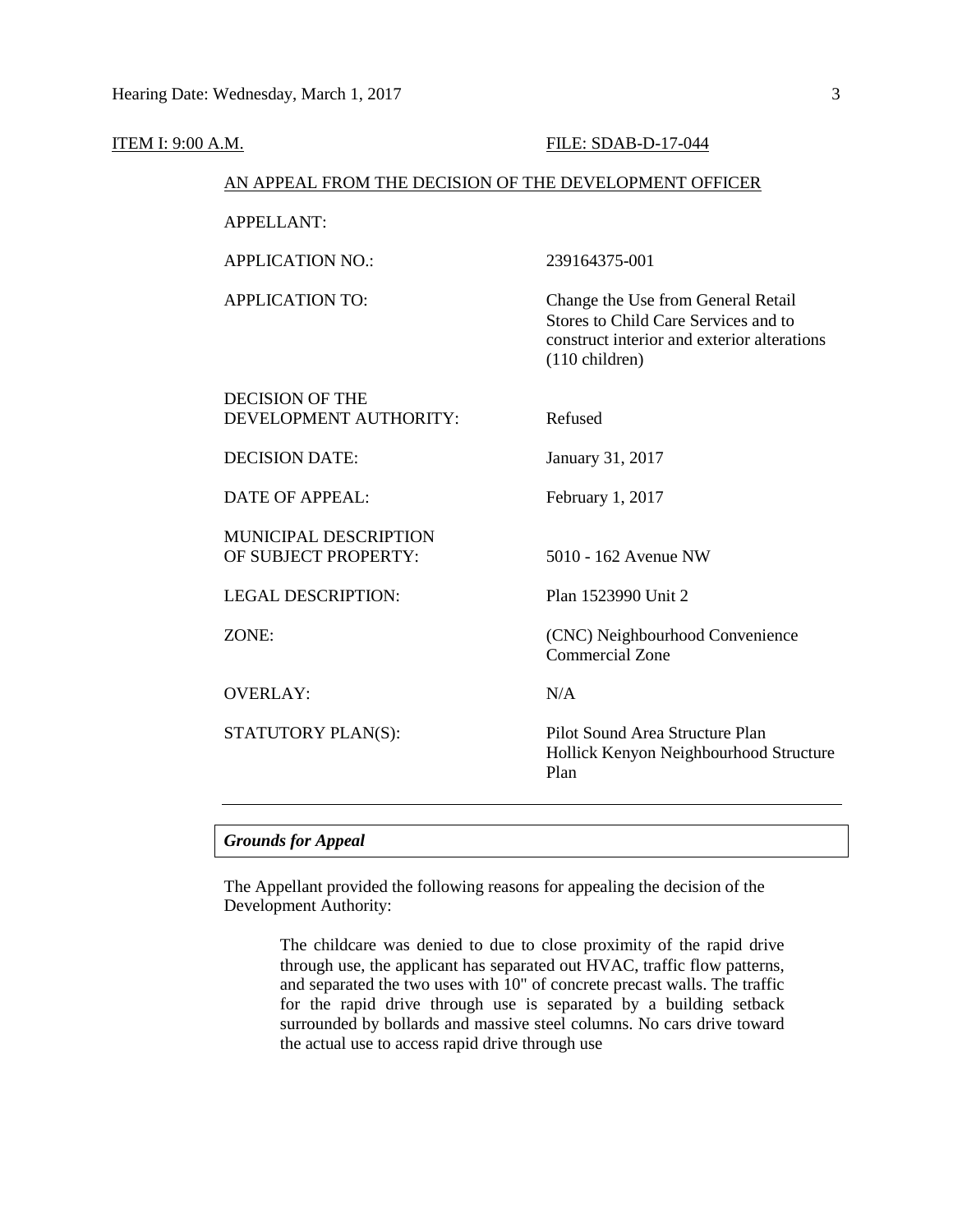Our proposed development exceed the 50m distance to the Gas pump area, the development officer is measuring to the canopy and based on the way the "crow flies" we have separated the proposed childcare use between two building. The city of Edmonton has granted many other child care facilities within the city next and even abutting gas bars. Similar to Sunny View Child Development Center & Out Of School Care and others

our proposed child care area is seculed from all other traffic on the CNC site other than the queing for the car wash. Queing is not at high speeds but rather when cars wait to enter the site. Based on past experience queing is only utilized a few months out of the year. Only the entrance of the rapid drive through is located within this parking area dedicated to the childcare use

#### On site parking:

According to the zoning bylaw and our interpretation (city did not provide parking calc), according to our calcs we require 12 drop off stalls and 15 staff stalls. We have provided 14 stalls which abut and will be dedicated to the building and the childcare use, drop off stalls can be utilized along 51st which we have added a side walk connection similar to that decision of this board for APPLICATION NO.: 186484308-002 where the city allowed for 0 on site drop off stalls as the neighboring street can provide this. Similar to public schools in the area and surrounding Edmonton

The development office is referencing the outdoor play space area as a "service area", we plan on keeping the landscaping and fence the proposed area within a set back area next to a side road, and parking lot to a neighboring site. No impacts to adjacent residents

Further submissions will be made. [unedited].

# *General Matters*

#### **Appeal Information:**

The *Municipal Government Act*, RSA 2000, c M-26 states the following:

#### **Grounds for Appeal**

**685(1)** If a development authority

- (a) fails or refuses to issue a development permit to a person,
- (b) issues a development permit subject to conditions, or
- (c) issues an order under section 645,

the person applying for the permit or affected by the order under section 645 may appeal to the subdivision and development appeal board.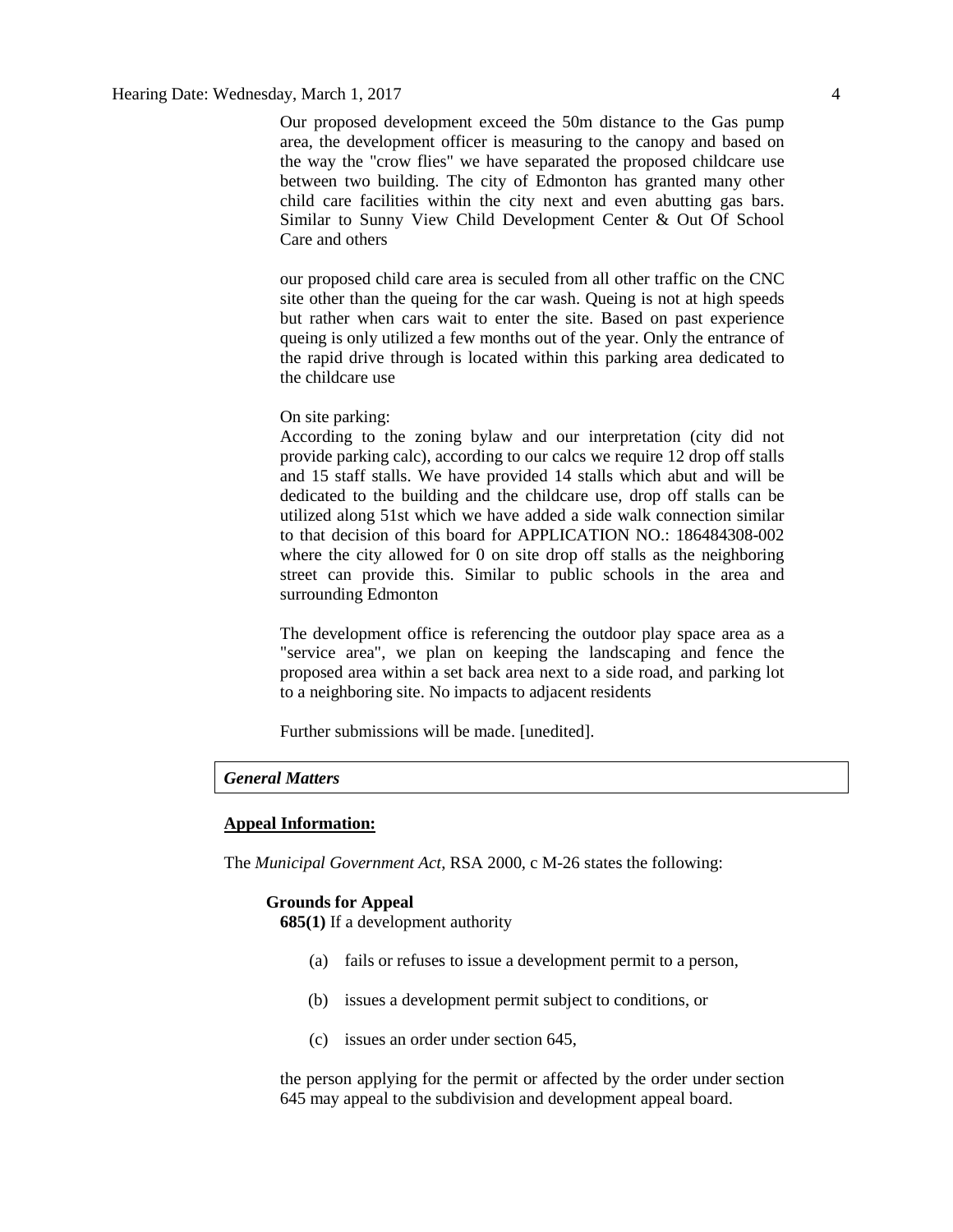#### **Appeals**

- **686(1)** A development appeal to a subdivision and development appeal board is commenced by filing a notice of the appeal, containing reasons, with the board within 14 days,
	- (a) in the case of an appeal made by a person referred to in section 685(1), after
		- (i) the date on which the person is notified of the order or decision or the issuance of the development permit, or
		- …

#### **Hearing and Decision**

**687(3)** In determining an appeal, the subdivision and development appeal board

…

(a.1) must comply with the land use policies and statutory plans and, subject to clause (d), the land use bylaw in effect;

…

- (c) may confirm, revoke or vary the order, decision or development permit or any condition attached to any of them or make or substitute an order, decision or permit of its own;
- (d) may make an order or decision or issue or confirm the issue of a development permit even though the proposed development does not comply with the land use bylaw if, in its opinion,
	- (i) the proposed development would not
		- (A) unduly interfere with the amenities of the neighbourhood, or
		- (B) materially interfere with or affect the use, enjoyment or value of neighbouring parcels of land,

and

(ii) the proposed development conforms with the use prescribed for that land or building in the land use bylaw.

#### **General Provisions from the** *Edmonton Zoning Bylaw:*

Under section 310.3(3), **Child Care Services** is a **Discretionary Use** in the (CNC) Neighbourhood Convenience Commercial Zone.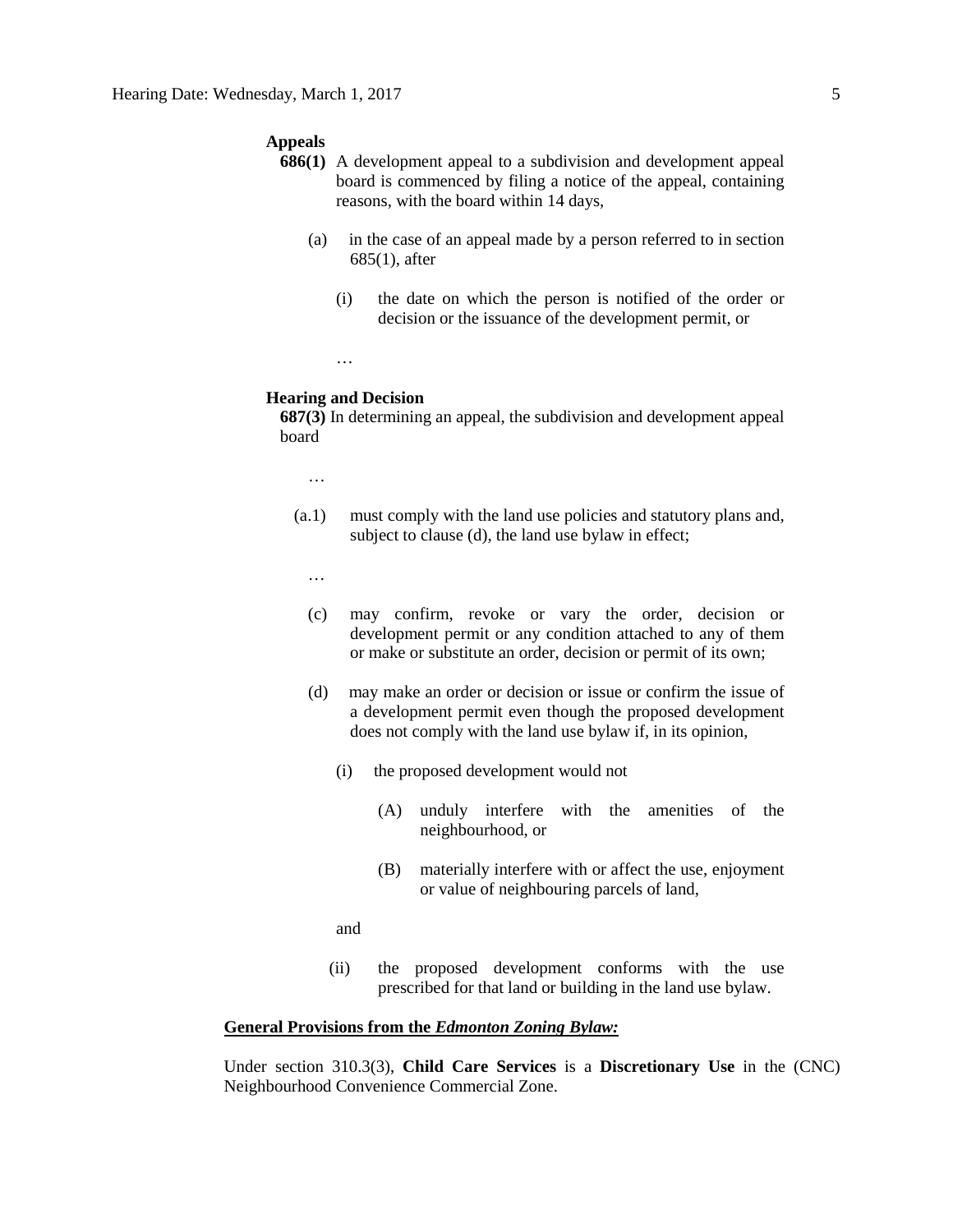Under section 7.8(2), **Child Care Services** means:

a development intended to provide care, educational activities and supervision for groups of seven or more children under 13 years of age during the day or evening, but does not generally include overnight accommodation. This Use typically includes daycare centres; out-ofschool care centres; preschools; and dayhomes/group family care providing child care to seven or more children within the care provider's residence.

Section 310.1 states that the **General Purpose** of the **(CNC) Neighbourhood Convenience Commercial Zone** is:

to provide for convenience commercial and personal service uses, which are intended to serve the day-to-day needs of residents within residential neighbourhoods.

#### *Child Care Services Regulations*

#### **Location requirements**

Section  $80.2(a)(v)$  states:

No portion of a Child Care Services Use, including the building bay and on-Site outdoor play space, where provided, shall be located adjacent to a building bay with an approved development permit for the following Uses:

v. Rapid Drive-through Vehicle Services.

Section 80.2(c) states:

No portion of a Child Care Services Use, including the building, building bay and on-Site outdoor play space, where provided, shall be located within 50 m of a Major Service Station, a Minor Service Station or a Gas Bar. This distance shall be measured from the closest pump island, fill pipes, vent pipes, or service station or gas bar building, to the Child Care Services Use.

Section 80.2(d) states:

Where Site conditions exist which may negatively impact the Child Care Services Use, including but not limited to trash collection areas, large parking lots, loading docks, rail lines, or arterial public roadways, the applicant shall design the building, entrances, playspaces, landscaping, and Fencing, or similar, to mitigate these conditions to the satisfaction of the Development Officer.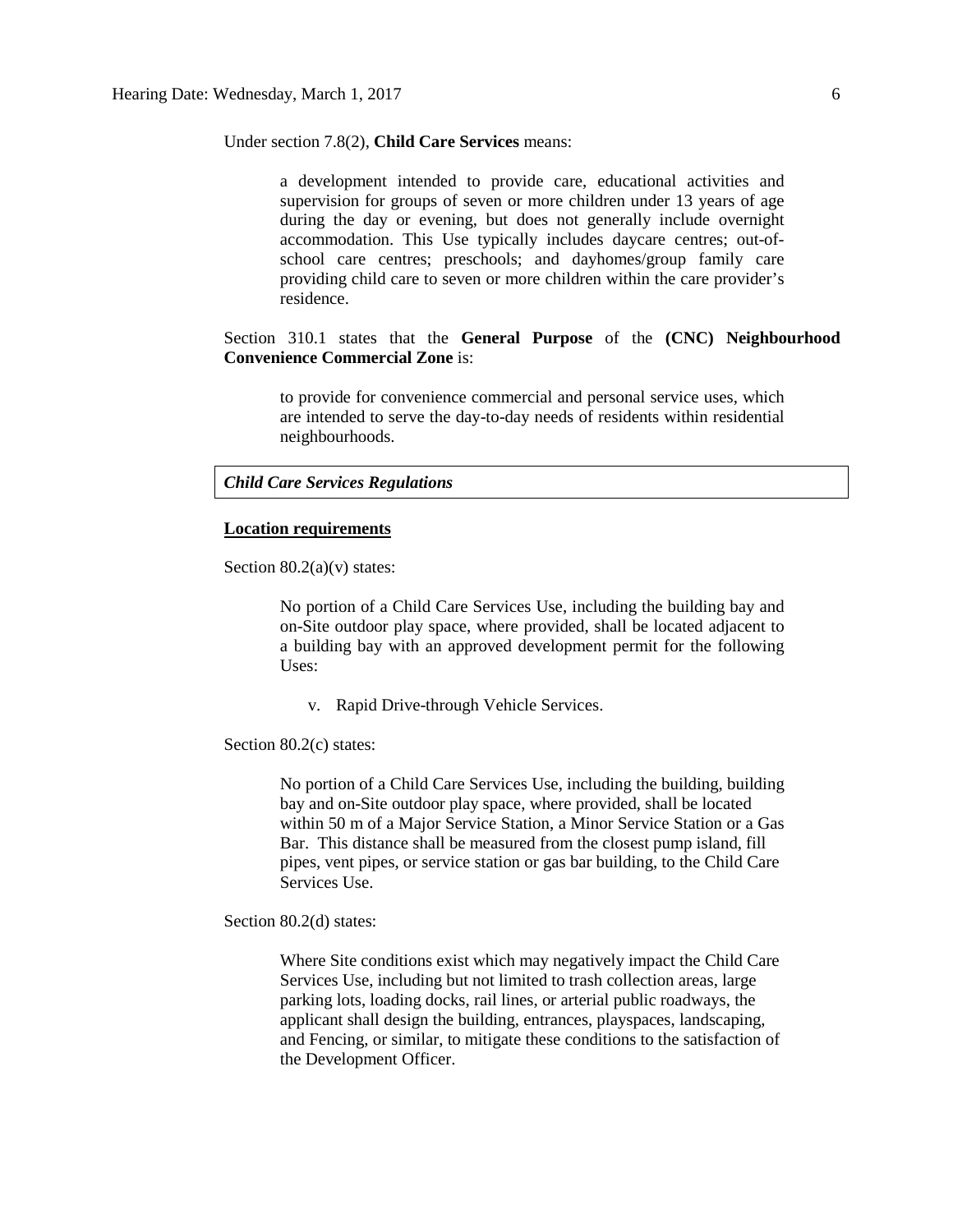#### **Development Officer's Determination:**

**1. No portion of a Child Care Services Use, including the building bay and on-Site outdoor play space, where provided, shall be located adjacent to a building bay with an approved development permit for Rapid Drive-through Vehicle Services. (Reference Section 80(2)(a)(v))**

**The Child Care Service is proposed directly abutting a Rapid Drivethrough Vehicle Services Use, contrary to Section 80(2)(a)(v).**

**2. No portion of a Child Care Services Use, including the building, building bay and on-Site outdoor play space, where provided, shall be located within 50 m of a Major Service Station, a Minor Service Station or a Gas Bar. This distance shall be measured from the closest pump island, fill pipes, vent pipes, or service station or gas bar building, to the Child Care Services Use. (Reference Section 80(2)(c))**

**The Child Care Service is proposed within 50m of the closest gas bar building, the Gas Bar is located on the same Site, contrary to Section 80(2)(c).**

**3. Where Site conditions exist which may negatively impact the Child Care Services Use, including but not limited to trash collection areas, large parking lots, loading docks, rail lines, or arterial public roadways, the applicant shall design the building, entrances, playspaces, landscaping, and Fencing, or similar, to mitigate these conditions to the satisfaction of the Development Officer. (Reference Section 80(2)(d))**

**In the opinion of the Development Officer, the location of the existing Rapid Drive-through Service with 9 service bays. and the queing aisle directly adjacent to the Child Care Service, would compound and create a dangerous and negative impact on the Child Care Service, contrary to Section 80(20)(d).** [unedited].

### *Parking Requirements*

Section 54.1(1)(b)(ii) provides the following with respect to *Off-street Parking and Loading Regulations*:

- 1. Applicability and Exceptions
	- b. Notwithstanding the above, the regulations contained within this Section shall not apply to buildings or Uses existing at the time of the adoption of this Bylaw, except that: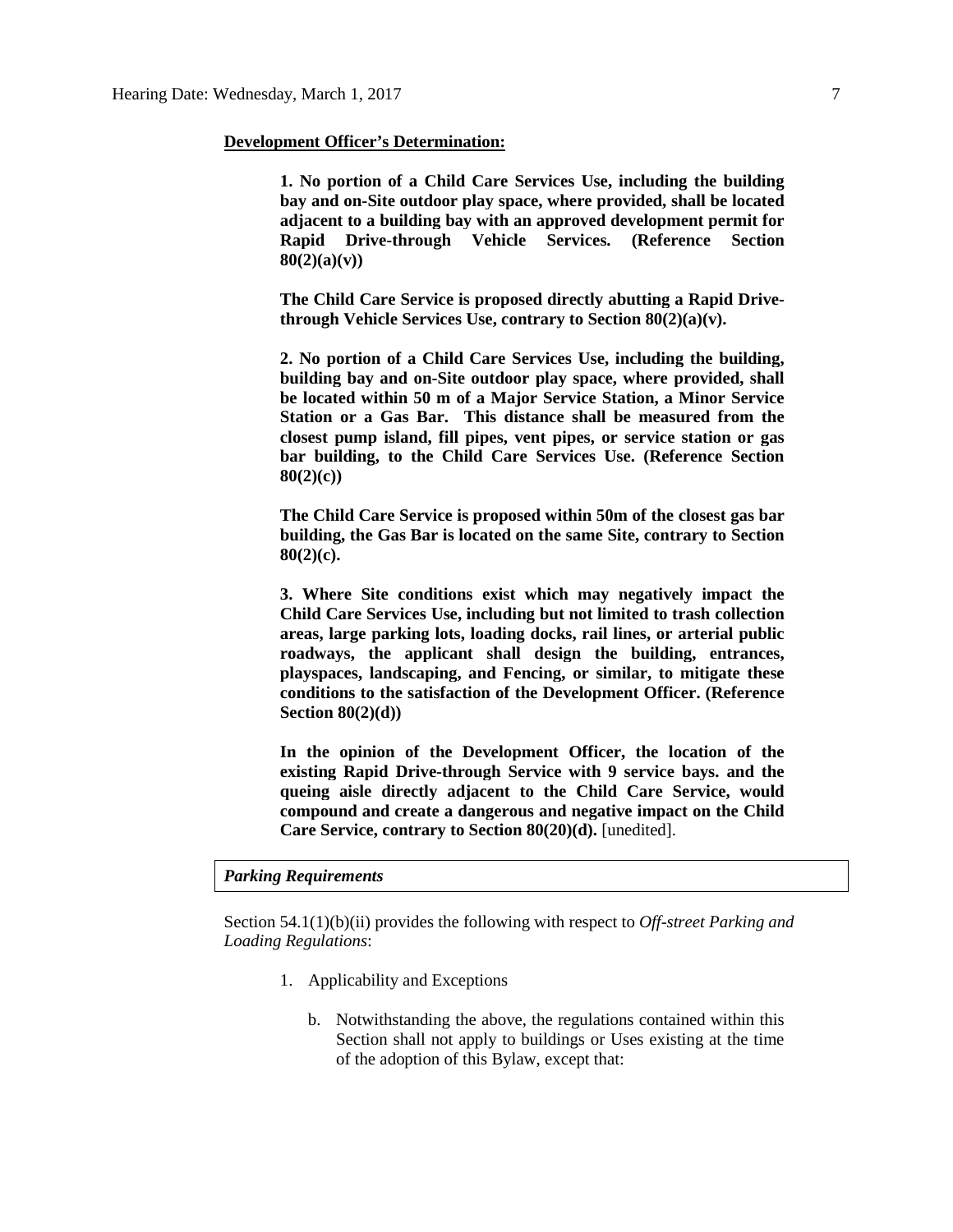ii. where any building or Use undergoes a change of Use, intensity of Use or capacity and the change results in an increase in the parking requirements, the off-street parking, including parking for the disabled and visitors, shall be increased to equal or exceed the off-street parking requirements resulting from application of the provisions of this Bylaw to the entire building, structure or Use as modified in use; […].

Section  $54.1(2)$ (h) states:

In the case of the multiple Use of a Site, the Development Officer shall calculate the vehicular parking, Bicycle Parking and total off-street loading requirement for each individual Use and the total shall be deemed to be the required vehicular parking, Bicycle Parking or offstreet loading for the Site, unless the applicant can demonstrate that there is complementary use of the parking or loading facilities which would warrant a reduction in the requirements. Where such reduction is made, this shall be considered a variance and the Development Officer shall state the reduction and the reasons for it on the Development Permit.

Section 54.2, Schedule 1(A)(33) states:

| Community,<br>Educational,<br><b>Recreational</b><br>and<br><b>Cultural Service Use</b><br><b>Classes</b> | <b>Minimum Number of Parking Spaces</b><br>or Garage Spaces Required                                                                                                                                                                                                                                         |
|-----------------------------------------------------------------------------------------------------------|--------------------------------------------------------------------------------------------------------------------------------------------------------------------------------------------------------------------------------------------------------------------------------------------------------------|
| <b>Child Care Services</b>                                                                                | a) Passenger pick-up/drop-off spaces shall<br>be provided at the rate of 2 pick-up/drop-off<br>spaces for the first 10 children, plus 1<br>additional pick-up/drop-off space for every<br>10 additional children.                                                                                            |
|                                                                                                           | i) Passenger pick-up/drop-off spaces<br>shall be designated with signs to reserve<br>the parking spaces for Child Care Service<br>pick-up/drop-off, to the satisfaction of<br>the Development Officer.                                                                                                       |
|                                                                                                           | ii) Passenger pick-up/drop-off spaces<br>shall be located as close as possible to the<br>main entrance used by the Child Care<br>Service, and shall not be located further<br>than 100 m from the main entrance used<br>by the Child Care Service. The distance<br>between the farthest parking space in the |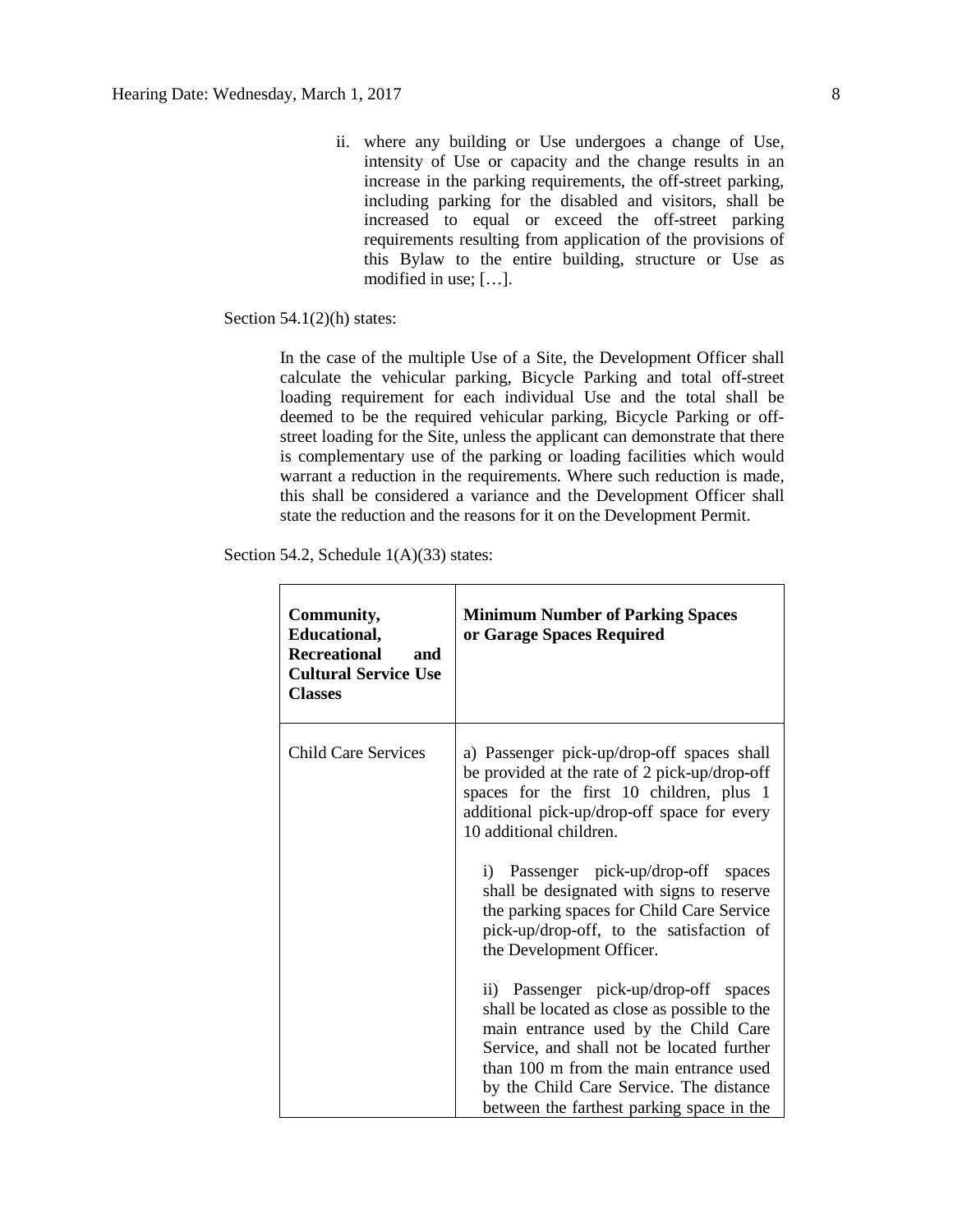| pickup/drop-off area and the main<br>entrance of the Child Care Service shall<br>be measured along the shortest publically<br>accessible pedestrian route.                                                                                                                                                                                                                                                                                                                                                                     |
|--------------------------------------------------------------------------------------------------------------------------------------------------------------------------------------------------------------------------------------------------------------------------------------------------------------------------------------------------------------------------------------------------------------------------------------------------------------------------------------------------------------------------------|
| iii) An on-street loading zone shall<br>satisfy a portion of the passenger pick-<br>up/drop-off parking space requirement<br>without a variance if the Development<br>Officer,<br>after<br>consultation<br>with<br>Transportation Operations, is satisfied<br>with the proposal.                                                                                                                                                                                                                                               |
| b) employee parking shall be provided at the<br>rate of:                                                                                                                                                                                                                                                                                                                                                                                                                                                                       |
| i) 1 parking space per $100.0$ m2 of Floor<br>Area; or                                                                                                                                                                                                                                                                                                                                                                                                                                                                         |
| ii) 1 parking space per 360.0 m2 of Floor<br>Area where the Child Care Service is<br>proposed within 400 m of an LRT<br>Station, Transit Centre, Transit Avenue,<br>or all Lots within the boundaries of the<br>Oliver Area Redevelopment Plan, as<br>adopted by Bylaw 11618, as amended, or<br>all Lots within the boundaries of the<br>Strathcona Area Redevelopment Plan, as<br>adopted by Bylaw 11890, as amended; or                                                                                                      |
| iii) Where the Child Care Service is for a<br>dayhome/group family care providing<br>care to 7 or more children within the<br>residence of the child care provider, 1<br>parking space for each non-resident<br>employee, in addition to the parking<br>required for the primary Dwelling. Where<br>a Front Yard Driveway provides access<br>to a parking space that is not within the<br>Front Yard, the Development Officer<br>may consider this Driveway<br>as<br>the<br>provision of a parking space that is in<br>tandem. |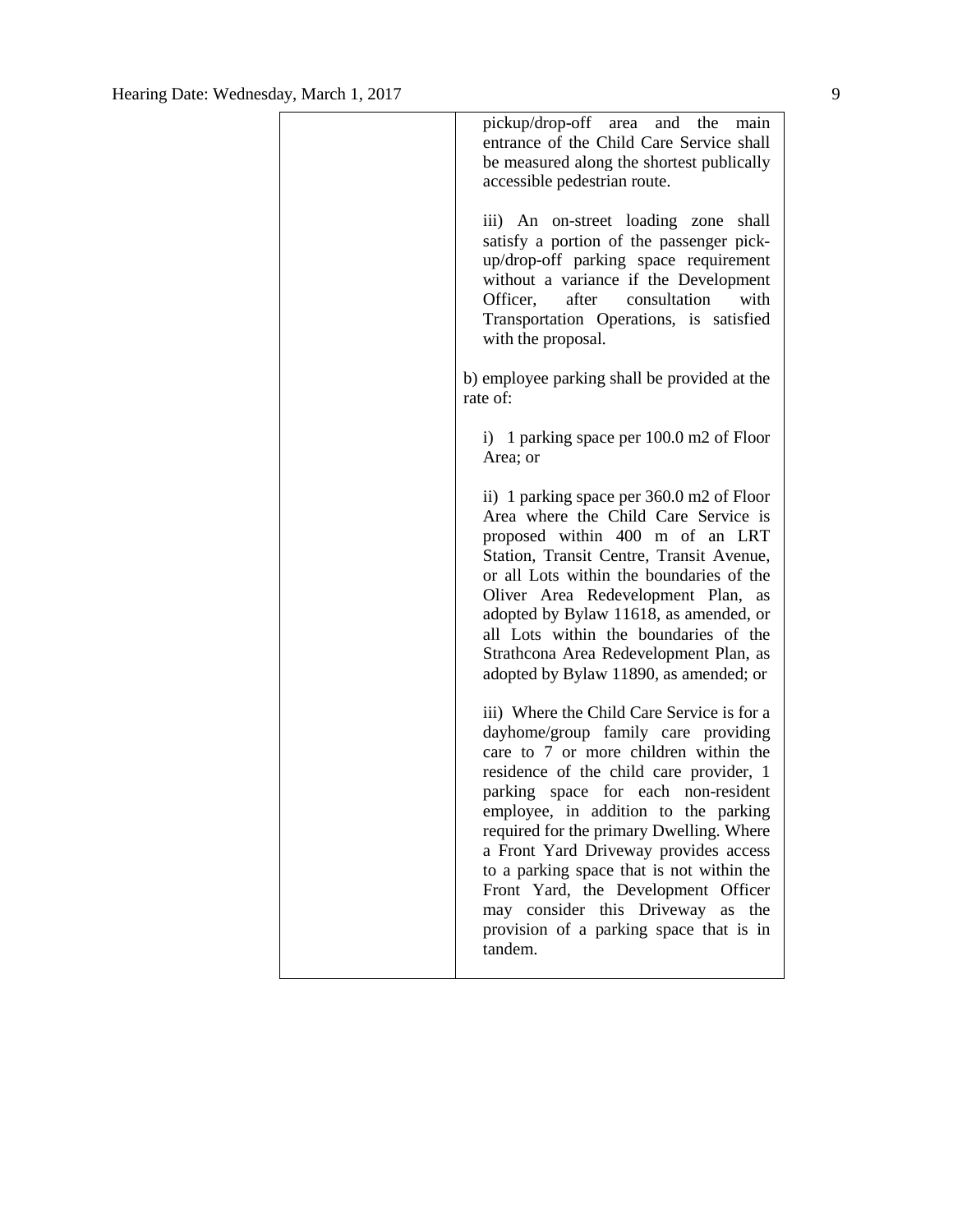#### **Development Officer's Determination:**

**4. On site parking shall comply with Section 54.2, Schedule 1 of the Zoning Bylaw.** 

**Required: 57 spaces Proposed: 32 spaces Deficient by: 25 spaces** [unedited].

*(CNC) Neighbourhood Convenience Commercial Zone Development Regulations*

Section 310.4(5) states "A minimum Setback of 4.5 m shall be required where a Site abuts a public roadway, other than a Lane."

Section 310.4(6) states "A minimum Setback of 3.0 m shall be required where the Rear or Side Lot Line of the Site abuts the lot line of a Site in a Residential Zone."

#### Section 310.4(7) states:

No parking, loading, storage, trash collection, outdoor service or display area shall be permitted within a Setback. Loading, storage and trash collection areas shall be located to the rear or sides of the principal building and shall be screened from view from any adjacent Sites, public roadways or a LRT line in accordance with the provisions of Section 55.5 of this Bylaw. If the rear or sides of a Site are used for parking, an outdoor service display area or both, and abut a Residential Zone or a Lane serving a Residential Zone, such areas shall be screened in accordance with the provisions of subsection 55.4 of this Bylaw.

Under section 6.1(95), **Setback** means "the distance that a development or a specified portion of it, must be set back from a property line. A Setback is not a Yard, Amenity Space, or Separation Space."

#### **Development Officer's Determination:**

**5. No outdoor service or display area shall be permitted within a Setback. (Reference Section 310.4(7))**

**The proposed outdoor playspace (an outdoor service area) is located within two required setbacks, contrary to Section 310.4(7).** 

### **Advisements:**

**A. The proposed outdoor playspace includes required Landscaping as per Development Permit #187003360-001. Any development on the site must comply with the approved Landscaping Plan.** [unedited].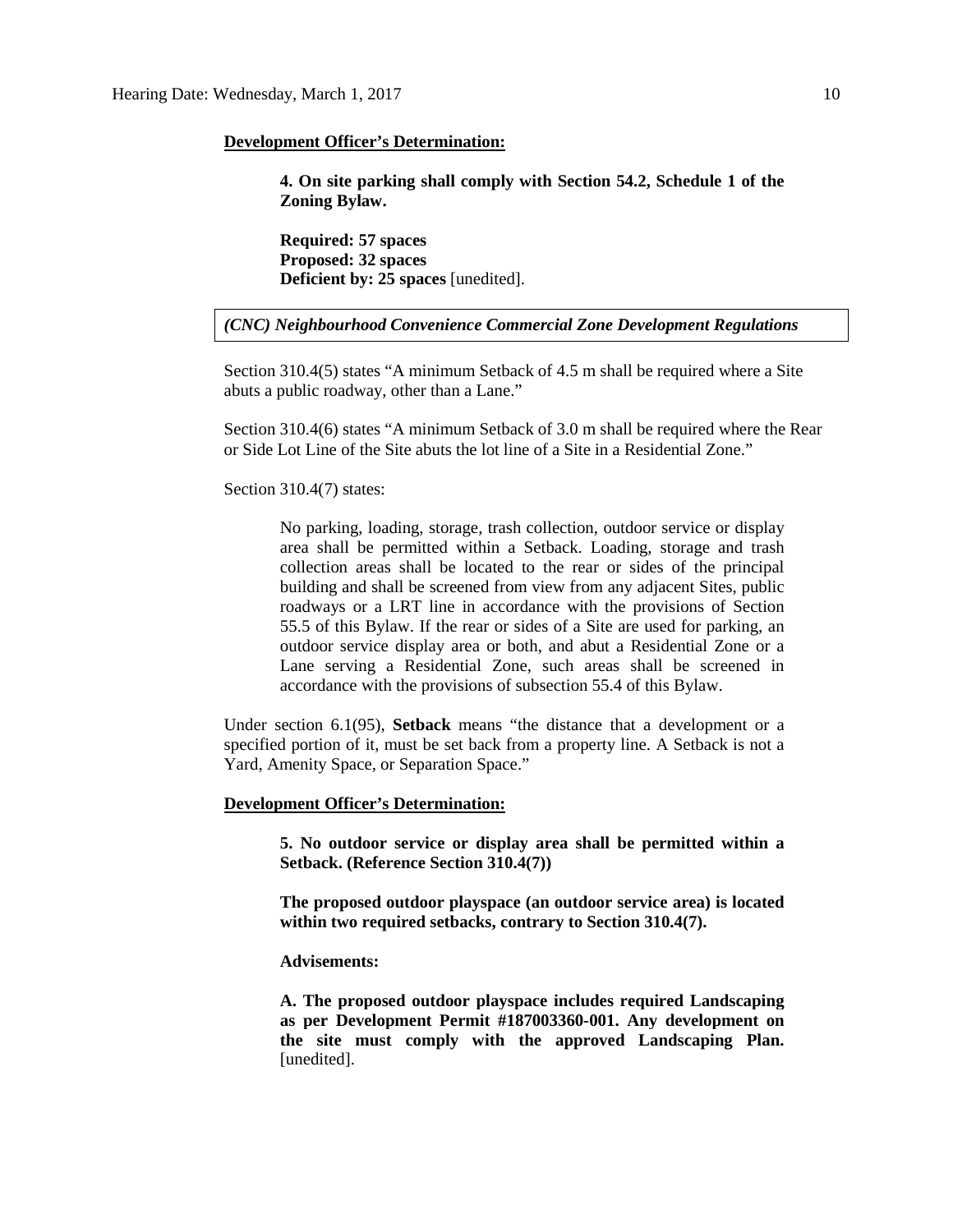# Notice to Applicant/Appellant

Provincial legislation requires that the Subdivision and Development Appeal Board issue its official decision in writing within fifteen days of the conclusion of the hearing. Bylaw No. 11136 requires that a verbal announcement of the Board's decision shall be made at the conclusion of the hearing of an appeal, but the verbal decision is not final nor binding on the Board until the decision has been given in writing in accordance with the *Municipal Government Act.*

\_\_\_\_\_\_\_\_\_\_\_\_\_\_\_\_\_\_\_\_\_\_\_\_\_\_\_\_\_\_\_\_\_\_\_\_\_\_\_\_\_\_\_\_\_\_\_\_\_\_\_\_\_\_\_\_\_\_\_\_\_\_\_\_\_\_\_\_\_\_\_\_

\_\_\_\_\_\_\_\_\_\_\_\_\_\_\_\_\_\_\_\_\_\_\_\_\_\_\_\_\_\_\_\_\_\_\_\_\_\_\_\_\_\_\_\_\_\_\_\_\_\_\_\_\_\_\_\_\_\_\_\_\_\_\_\_\_\_\_\_\_\_\_\_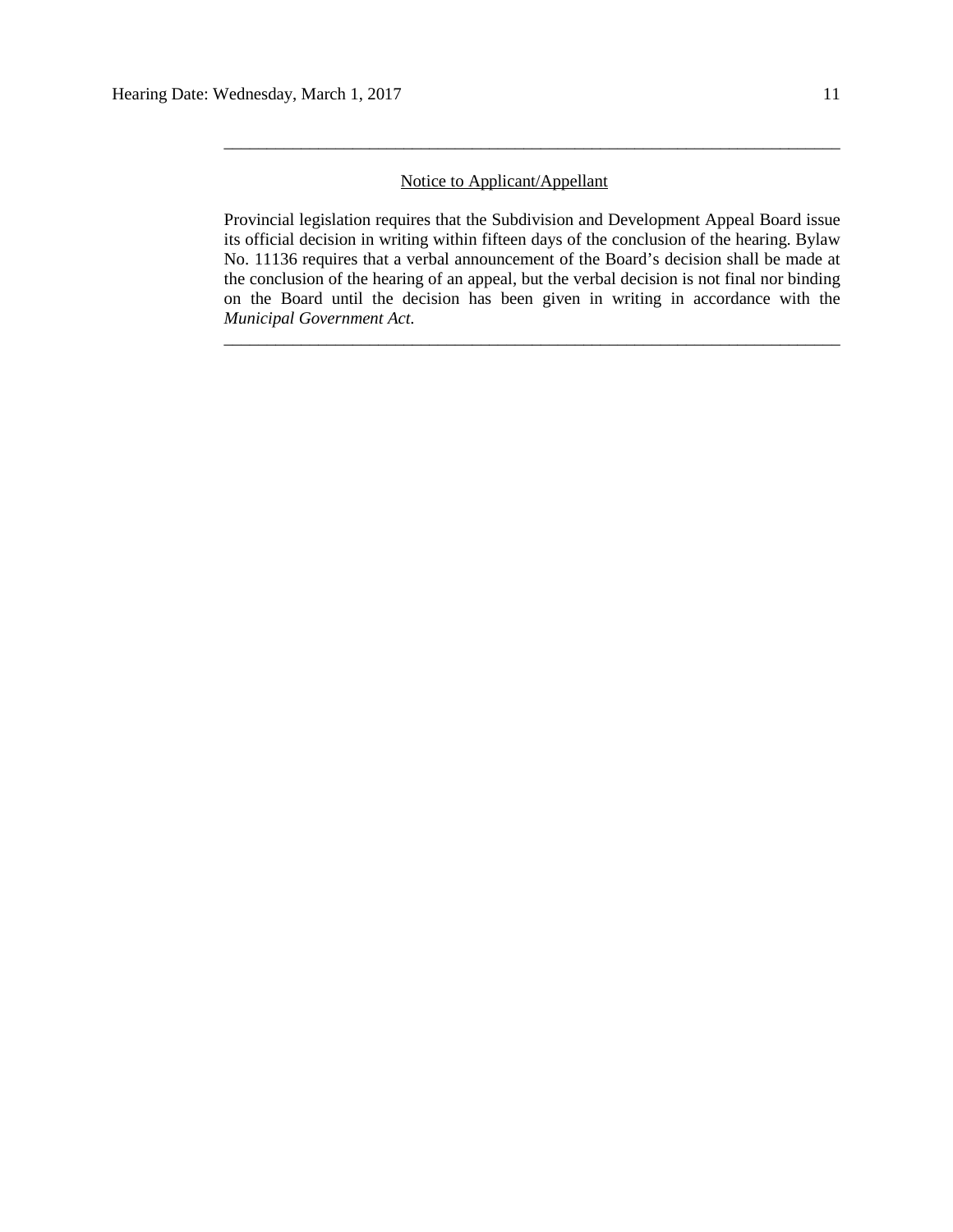

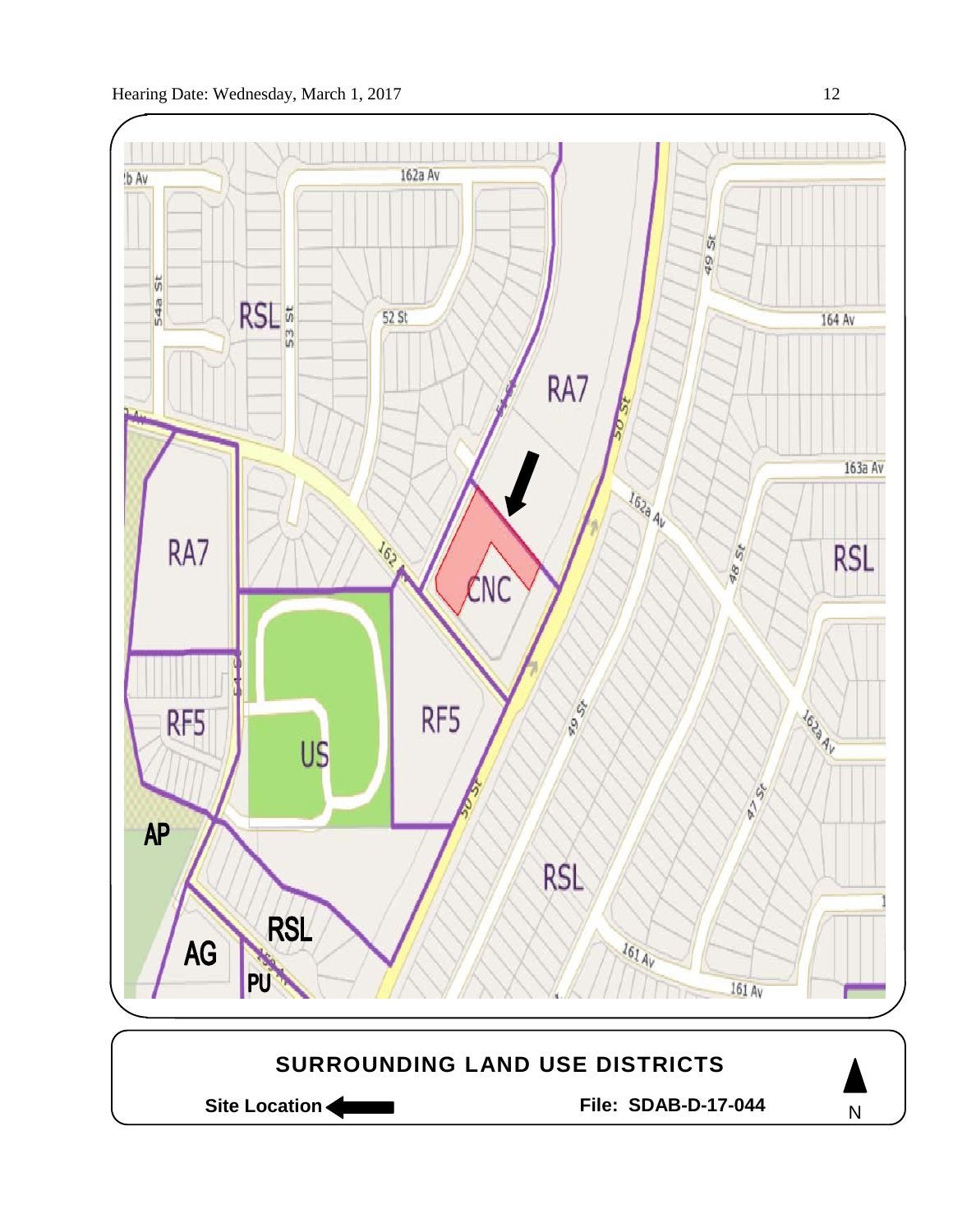#### **ITEM II: 11:00 A.M. FILE: SDAB-D-17-045**

# AN APPEAL FROM THE DECISION OF THE DEVELOPMENT OFFICER BY AN ADJACENT PROPERTY OWNER

| <b>APPELLANT:</b>                                    |                                                                                                                                                                                                                      |
|------------------------------------------------------|----------------------------------------------------------------------------------------------------------------------------------------------------------------------------------------------------------------------|
| <b>APPLICATION NO.:</b>                              | 232628846-001                                                                                                                                                                                                        |
| <b>APPLICATION TO:</b>                               | Change the Use of a General Retail Store<br>to a Child Care Service (main floor,<br>maximum 56 children), and to construct<br>interior and exterior alterations (new<br>entryway, play area) (Meadowlark<br>Daycare) |
| <b>DECISION OF THE</b><br>DEVELOPMENT AUTHORITY:     | Approved with conditions                                                                                                                                                                                             |
| <b>DECISION DATE:</b>                                | January 12, 2017                                                                                                                                                                                                     |
| <b>NOTIFICATION PERIOD:</b>                          | January 19, 2017 to February 2, 2017                                                                                                                                                                                 |
| <b>DATE OF APPEAL:</b>                               | February 1, 2017                                                                                                                                                                                                     |
| <b>RESPONDENT:</b>                                   |                                                                                                                                                                                                                      |
| <b>MUNICIPAL DESCRIPTION</b><br>OF SUBJECT PROPERTY: | 8721 - 156 Street NW                                                                                                                                                                                                 |
| <b>LEGAL DESCRIPTION:</b>                            | Plan 2039AQ Blk 1 Lots 8-9                                                                                                                                                                                           |
| ZONE:                                                | (CSC) Shopping Centre Zone                                                                                                                                                                                           |
| <b>OVERLAY:</b>                                      | N/A                                                                                                                                                                                                                  |
| STATUTORY PLAN:                                      | N/A                                                                                                                                                                                                                  |

# *Grounds for Appeal*

The Appellant provided the following reasons for appealing the decision of the Development Authority:

> I wish to appeal this development permit based on errors in consideration of Sections:

> 80.2.a,c,d - in particular existing developments adjacent to the proposed development include a large busy lane way, rapid drive-through vehicle services, and close proximity to a service station.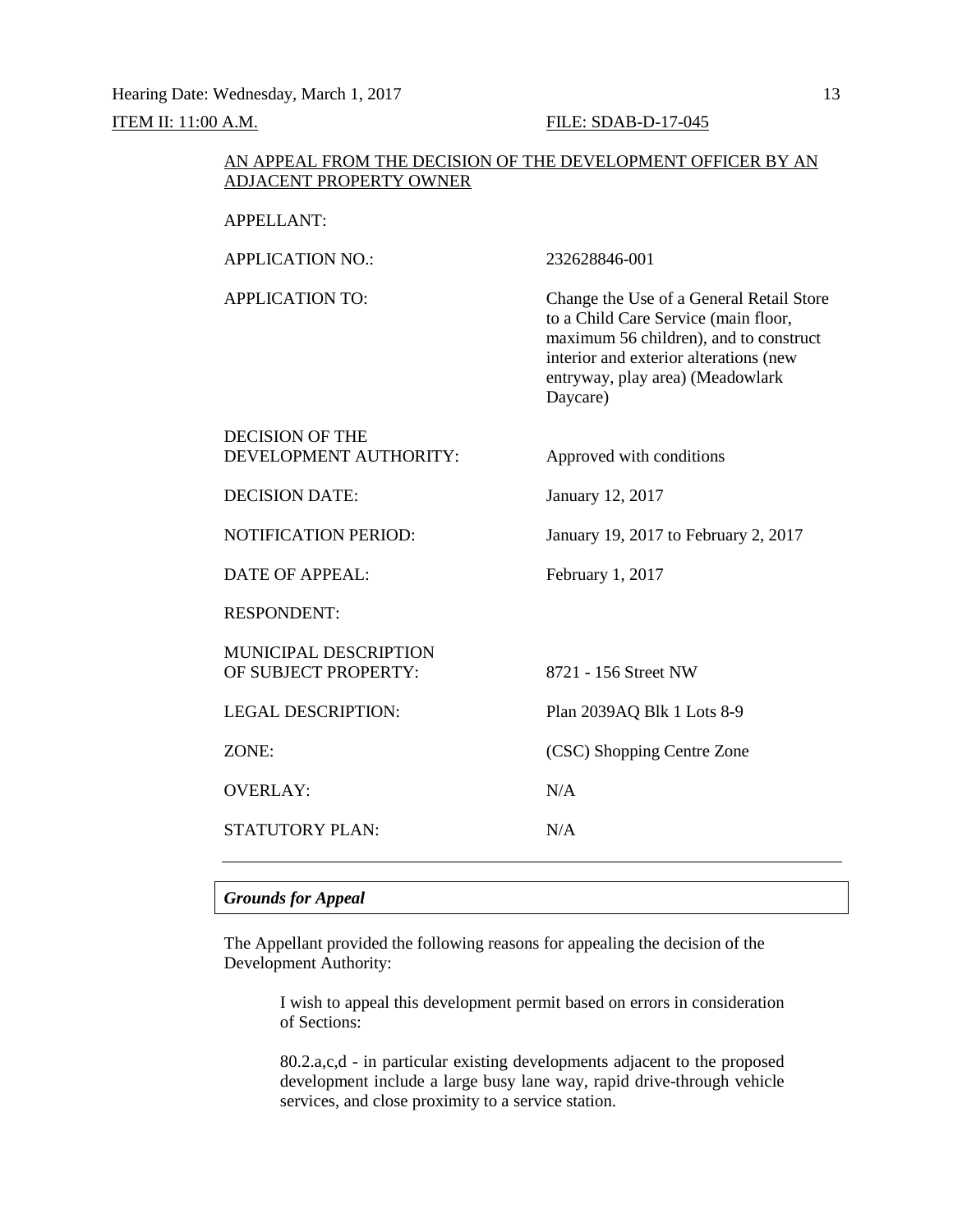11.4 - No unnecessary hardship was given or proven in granting the variance for this development.

11.3.1 - The zoning variance will most probably interfere with the use and enjoyment of my adjacent property. as a neighboring property owner for the past 11 plus years I have experienced constant and unrelenting conflicts with trespass parking stemming from the uses on the property in question. This additional high volume of vehicular traffic to the site will most assuredly intensify this conflict. Relaxing their parking requirements further will be detrimental to me.

13.5.3.g (v) - This site has no existing waste removal facilities. I have had previous conflicts with neighboring tenants from the property using my waste facilities. I anticipate that this will recur. Furthermore if the proposed development is to be required to have their own waste disposal this will further reduce the already woefully adequate parking space availability.

54.2(h) - The planner is required to calculate the total parking space requirement for all uses on the site and add them. I am confident after my discussion with the city planner for this proposal that the cumulative parking requirements are not being met. The upper floor tenant is a martial arts school with a large following. The second existing tenant is a religious assembly (church) with a significant congregation. (The city planner was not even aware of this existing use). The third proposed use is a large daycare with 56 child care spots and accompanying staff. The city planner was not able to accurately give me the total floor spaces for these three individual businesses nor was he able to give me the staffing requirements for the proposed space. Note: I will require this detailed information prior to the appeal.

54.2.32(a) - Daycare parking requirements are for 2 spaces for 1st 10 children and 1 space for each additional 10 children and 1 staff parking for every 117 sq. m. of floor space given that the development is within 400 meters of transit. by my calculation this is a requirement of at least 10 stalls. Note: street parking is not available on 156 street.

54.2.38 - Indoor participant recreation services (martial arts studio / school) parking requirements are for 1 parking stall for every 3.5 seats or 1 parking space per 3.3 sq. m. of floor space used by the patrons. I have a best guess estimate at least 6-8 required spaces.

54.2.45 - Religious assemblies require 1 space per 4 seats. If one estimates a small number of seats like 30, this would require an additional 8 seats at least.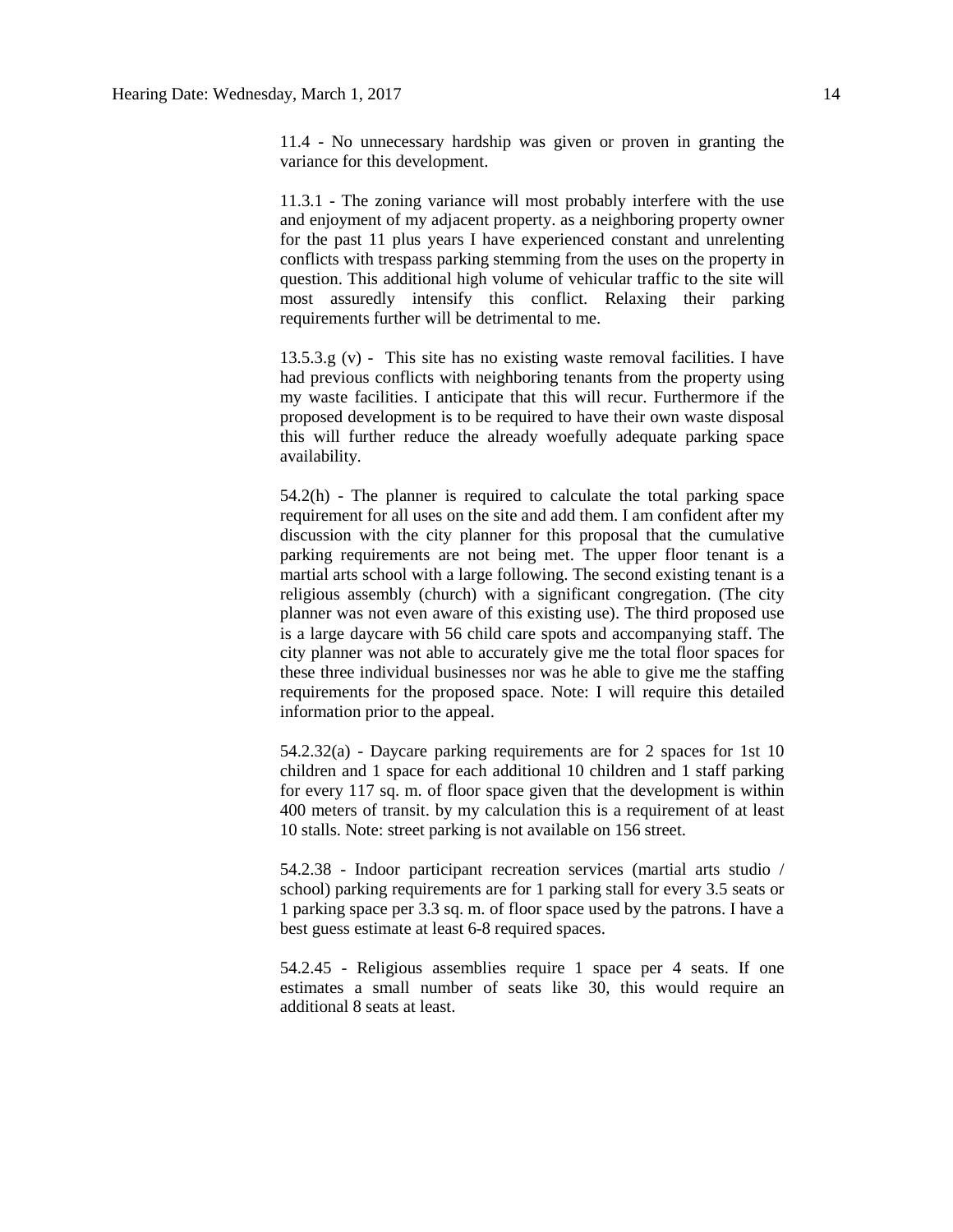Hearing Date: Wednesday, March 1, 2017 15

To summarize, both logic and math do not support the further relaxation of parking requirements to support the approval of this development. Historically the property in question has had chronic parking deficiencies which has caused chronic and systemic conflicts which has limited the use and enjoyment of my neighboring property and caused financial hardship to myself.

I would ask that you give my appeal serious consideration.

# *General Matters*

### **Appeal Information:**

The *Municipal Government Act*, RSA 2000, c M-26 states the following:

### **Grounds for Appeal**

**685(1)** If a development authority

- (a) fails or refuses to issue a development permit to a person,
- (b) issues a development permit subject to conditions, or
- (c) issues an order under section 645,

the person applying for the permit or affected by the order under section 645 may appeal to the subdivision and development appeal board.

**(2)** In addition to an applicant under subsection (1), any person affected by an order, decision or development permit made or issued by a development authority may appeal to the subdivision and development appeal board.

#### **Appeals**

- **686(1)** A development appeal to a subdivision and development appeal board is commenced by filing a notice of the appeal, containing reasons, with the board within 14 days,
	- (a) in the case of an appeal made by a person referred to in section 685(1), after
		- (i) the date on which the person is notified of the order or decision or the issuance of the development permit, or

…

(b) in the case of an appeal made by a person referred to in section 685(2), after the date on which the notice of the issuance of the permit was given in accordance with the land use bylaw.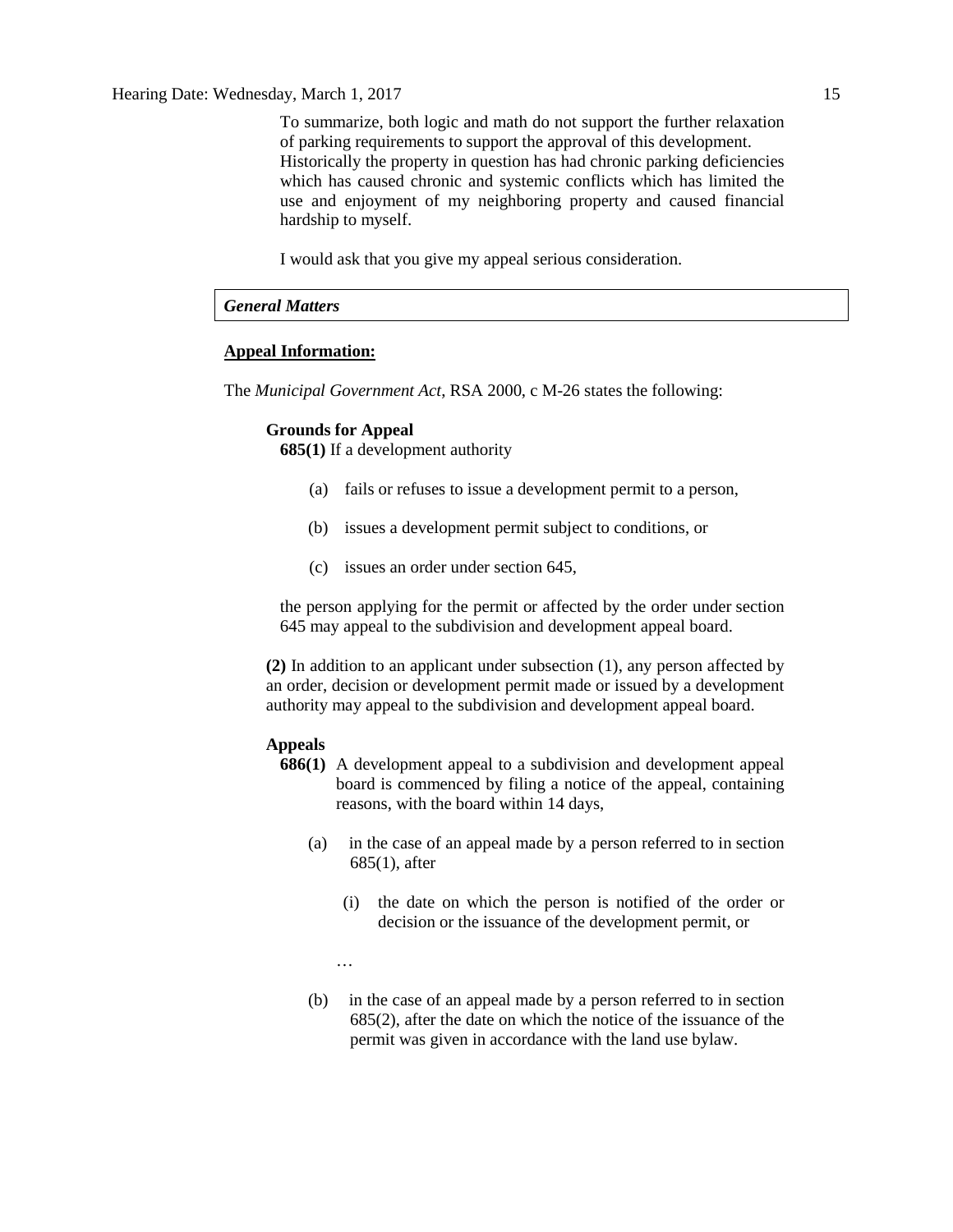#### **Hearing and Decision**

**687(3)** In determining an appeal, the subdivision and development appeal board

…

- (a.1) must comply with the land use policies and statutory plans and, subject to clause (d), the land use bylaw in effect;
	- …
	- (c) may confirm, revoke or vary the order, decision or development permit or any condition attached to any of them or make or substitute an order, decision or permit of its own;
	- (d) may make an order or decision or issue or confirm the issue of a development permit even though the proposed development does not comply with the land use bylaw if, in its opinion,
		- (i) the proposed development would not
			- (A) unduly interfere with the amenities of the neighbourhood, or
			- (B) materially interfere with or affect the use, enjoyment or value of neighbouring parcels of land,

and

(ii) the proposed development conforms with the use prescribed for that land or building in the land use bylaw.

#### **General Provisions from the** *Edmonton Zoning Bylaw:*

Under section 320.2(3), **Child Care Services** is a **Permitted Use** in the (CSC) Shopping Centre Zone.

Under section 7.8(2), **Child Care Services** means:

a development intended to provide care, educational activities and supervision for groups of seven or more children under 13 years of age during the day or evening, but does not generally include overnight accommodation. This Use typically includes daycare centres; out-ofschool care centres; preschools; and dayhomes/group family care providing child care to seven or more children within the care provider's residence.

Section 80 provides Special Land Use Provisions for Child Care Services.

Section 320.1 states that the **General Purpose** of the **(CSC) Shopping Centre Zone** is: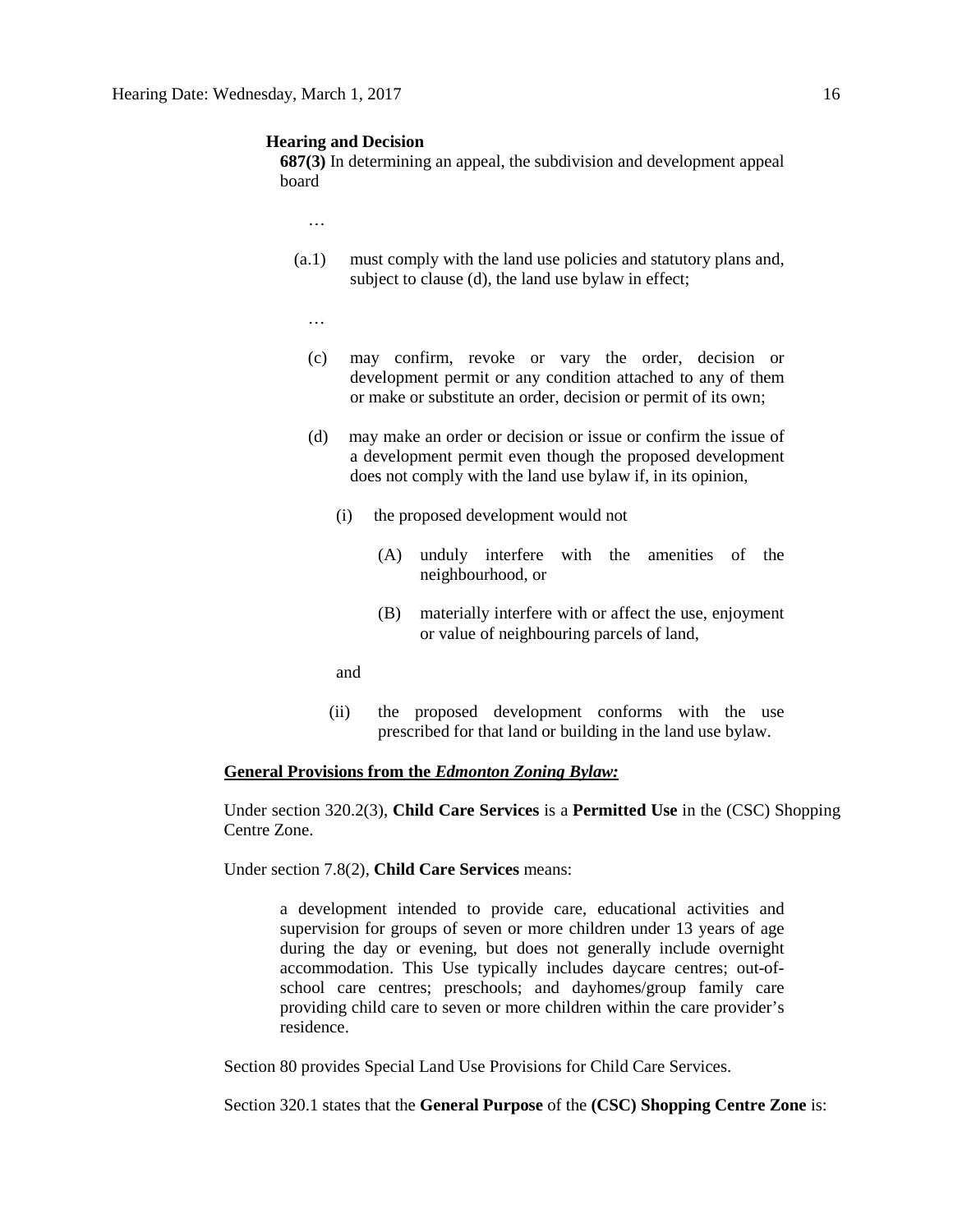to provide for larger shopping centre developments intended to serve a community or regional trade area. Residential, office, entertainment and cultural uses may also be included within such shopping complexes.

#### *Parking Requirements*

Section 54.1(1)(b)(ii) provides the following with respect to *Off-street Parking and Loading Regulations*:

- 1. Applicability and Exceptions
	- b. Notwithstanding the above, the regulations contained within this Section shall not apply to buildings or Uses existing at the time of the adoption of this Bylaw, except that:
		- ii. where any building or Use undergoes a change of Use, intensity of Use or capacity and the change results in an increase in the parking requirements, the off-street parking, including parking for the disabled and visitors, shall be increased to equal or exceed the off-street parking requirements resulting from application of the provisions of this Bylaw to the entire building, structure or Use as modified in use; […].

Section  $54.1(2)$ (h) states:

In the case of the multiple Use of a Site, the Development Officer shall calculate the vehicular parking, Bicycle Parking and total off-street loading requirement for each individual Use and the total shall be deemed to be the required vehicular parking, Bicycle Parking or offstreet loading for the Site, unless the applicant can demonstrate that there is complementary use of the parking or loading facilities which would warrant a reduction in the requirements. Where such reduction is made, this shall be considered a variance and the Development Officer shall state the reduction and the reasons for it on the Development Permit.

Section 54.2, Schedule 1(A)(33) states:

| Community,<br>Educational,<br><b>Recreational</b><br>and<br><b>Cultural Service Use</b><br><b>Classes</b> | <b>Minimum Number of Parking Spaces</b><br>or Garage Spaces Required                                                                  |  |  |
|-----------------------------------------------------------------------------------------------------------|---------------------------------------------------------------------------------------------------------------------------------------|--|--|
| <b>Child Care Services</b>                                                                                | a) Passenger pick-up/drop-off spaces shall<br>be provided at the rate of 2 pick-up/drop-off<br>spaces for the first 10 children, plus |  |  |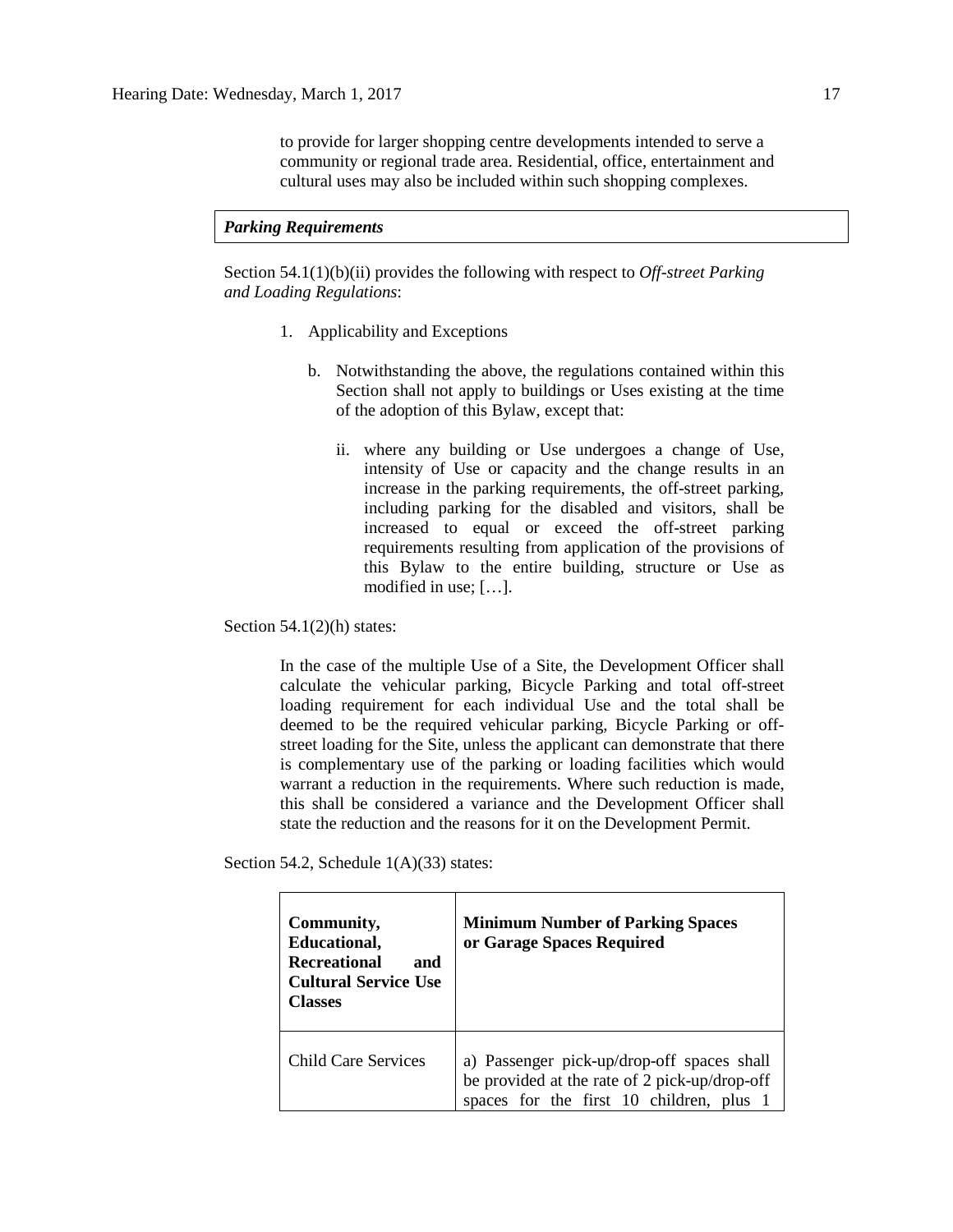| additional pick-up/drop-off space for every<br>10 additional children.                                                                                                                                                                                                                                                                                                                                                                                                     |
|----------------------------------------------------------------------------------------------------------------------------------------------------------------------------------------------------------------------------------------------------------------------------------------------------------------------------------------------------------------------------------------------------------------------------------------------------------------------------|
| i) Passenger pick-up/drop-off spaces<br>shall be designated with signs to reserve<br>the parking spaces for Child Care Service<br>pick-up/drop-off, to the satisfaction of<br>the Development Officer.                                                                                                                                                                                                                                                                     |
| ii) Passenger pick-up/drop-off spaces<br>shall be located as close as possible to the<br>main entrance used by the Child Care<br>Service, and shall not be located further<br>than 100 m from the main entrance used<br>by the Child Care Service. The distance<br>between the farthest parking space in the<br>pickup/drop-off area and the main<br>entrance of the Child Care Service shall<br>be measured along the shortest publically<br>accessible pedestrian route. |
| iii) An on-street loading zone<br>shall<br>satisfy a portion of the passenger pick-<br>up/drop-off parking space requirement<br>without a variance if the Development<br>after consultation with<br>Officer,<br>Transportation Operations, is satisfied<br>with the proposal.                                                                                                                                                                                              |
| b) employee parking shall be provided at the<br>rate of:                                                                                                                                                                                                                                                                                                                                                                                                                   |
| i) 1 parking space per 100.0 m2 of Floor<br>Area; or                                                                                                                                                                                                                                                                                                                                                                                                                       |
| ii) 1 parking space per 360.0 m2 of Floor<br>Area where the Child Care Service is<br>proposed within 400 m of an LRT<br>Station, Transit Centre, Transit Avenue,<br>or all Lots within the boundaries of the<br>Oliver Area Redevelopment Plan,<br>as<br>adopted by Bylaw 11618, as amended, or<br>all Lots within the boundaries of the<br>Strathcona Area Redevelopment Plan, as<br>adopted by Bylaw 11890, as amended; or                                               |
| iii) Where the Child Care Service is for a<br>dayhome/group family care providing<br>care to 7 or more children within the<br>residence of the child care provider, 1<br>parking space for each non-resident                                                                                                                                                                                                                                                               |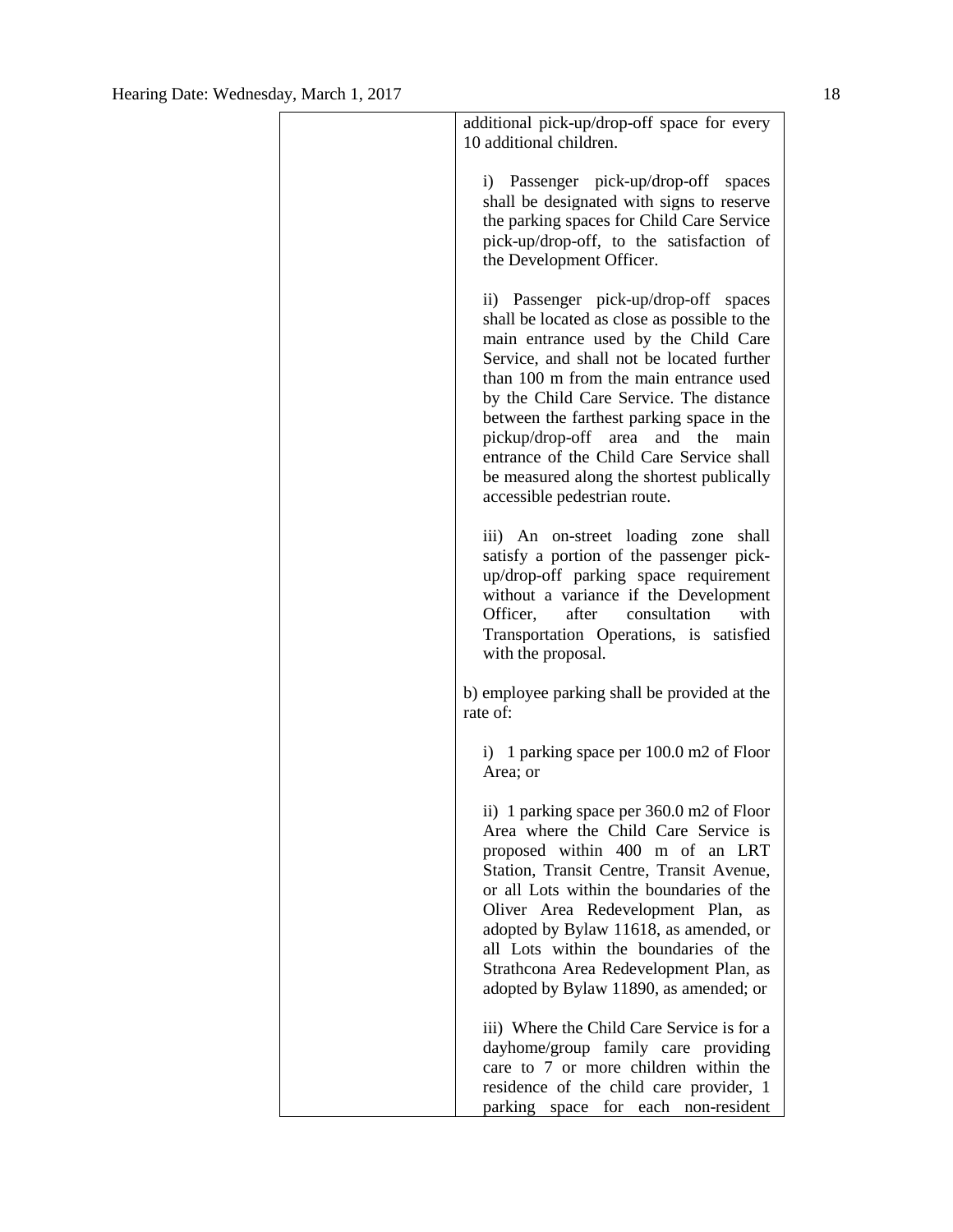| employee, in addition to the parking      |
|-------------------------------------------|
| required for the primary Dwelling. Where  |
| a Front Yard Driveway provides access     |
| to a parking space that is not within the |
| Front Yard, the Development Officer       |
| may consider this Driveway as the         |
| provision of a parking space that is in   |
| tandem.                                   |
|                                           |

### **Development Officer's Determination:**

**1. Parking - The Childcare Service requires 7 pick-up/drop-off parking spaces and 1 staff parking space, however the staff parking space has not been provided. Further the Site requires 11 parking spaces while only 7 have been provided, a deficiency of 4 parking spaces. (Reference Section 54.1.1.b.ii, & 54.2 Schedule 1(33)).**  [unedited].

# Notice to Applicant/Appellant

\_\_\_\_\_\_\_\_\_\_\_\_\_\_\_\_\_\_\_\_\_\_\_\_\_\_\_\_\_\_\_\_\_\_\_\_\_\_\_\_\_\_\_\_\_\_\_\_\_\_\_\_\_\_\_\_\_\_\_\_\_\_\_\_\_\_

Provincial legislation requires that the Subdivision and Development Appeal Board issue its official decision in writing within fifteen days of the conclusion of the hearing. Bylaw No. 11136 requires that a verbal announcement of the Board's decision shall be made at the conclusion of the hearing of an appeal, but the verbal decision is not final nor binding on the Board until the decision has been given in writing in accordance with the *Municipal Government Act.*

\_\_\_\_\_\_\_\_\_\_\_\_\_\_\_\_\_\_\_\_\_\_\_\_\_\_\_\_\_\_\_\_\_\_\_\_\_\_\_\_\_\_\_\_\_\_\_\_\_\_\_\_\_\_\_\_\_\_\_\_\_\_\_\_\_\_\_\_\_\_\_\_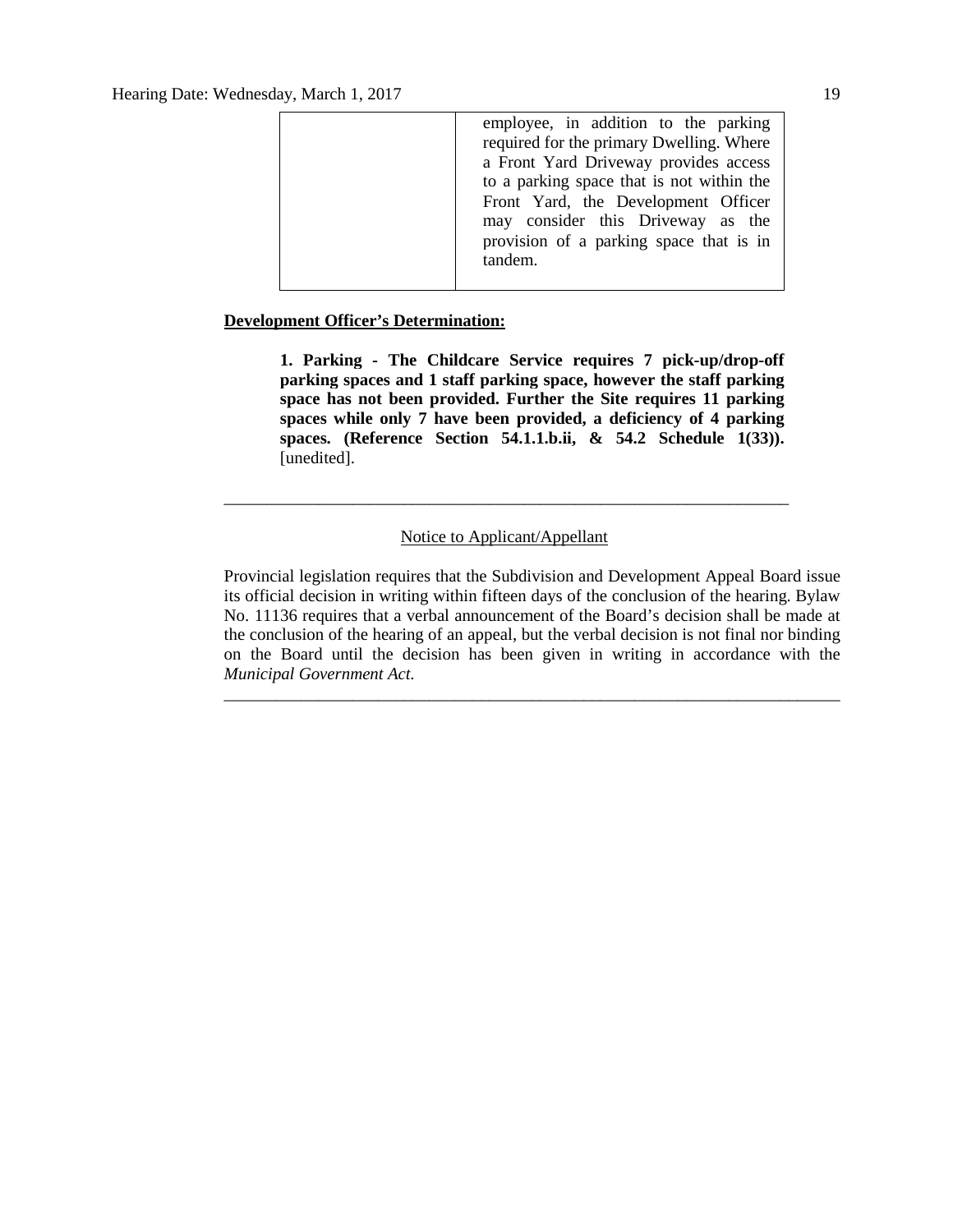| <b>mönton</b>                                                                                                                                                                                                                                | Project Number: 232628846-001<br><b>Application Date:</b><br>OCT 13, 2016<br>Printed:<br>January 12, 2017 at 3:18 PM<br>1 of 3<br>Page: |
|----------------------------------------------------------------------------------------------------------------------------------------------------------------------------------------------------------------------------------------------|-----------------------------------------------------------------------------------------------------------------------------------------|
|                                                                                                                                                                                                                                              | <b>Major Development Permit</b>                                                                                                         |
| This document is a record of a Development Permit application, and a record of the decision for the undertaking described below, subject to<br>the limitations and conditions of this permit, of the Edmonton Zoning Bylaw 12800 as amended. |                                                                                                                                         |
| <b>Applicant</b>                                                                                                                                                                                                                             | Property Address(es) and Legal Description(s)<br>8721 - 156 STREET NW<br>Plan 2039AQ Blk 1 Lots 8-9                                     |
|                                                                                                                                                                                                                                              | <b>Specific Address(es)</b>                                                                                                             |
|                                                                                                                                                                                                                                              | Suite:<br>201, 8721 - 156 STREET NW                                                                                                     |
|                                                                                                                                                                                                                                              | Entryway: 8721 - 156 STREET NW<br>Building: 8721 - 156 STREET NW                                                                        |
| <b>Scope of Permit</b>                                                                                                                                                                                                                       |                                                                                                                                         |
| To change the use of a General Retail Store to a Child Care Service (main floor, Max. 56 children), and to construct interior and<br>exterior alterations (new entryway, play area). (Meadowlark Daycare)                                    |                                                                                                                                         |
| <b>Permit Details</b>                                                                                                                                                                                                                        |                                                                                                                                         |
| Class of Permit: Class B                                                                                                                                                                                                                     | Contact Person:                                                                                                                         |
| Gross Floor Area (sq.m.): 277.96                                                                                                                                                                                                             | Lot Grading Needed?: N                                                                                                                  |
| New Sewer Service Required: N                                                                                                                                                                                                                | NumberOfMainFloorDwellings: 0                                                                                                           |
| Site Area (sq. m.): 606.47                                                                                                                                                                                                                   | Stat. Plan Overlay/Annex Area: (none)                                                                                                   |
| I/We certify that the above noted details are correct.                                                                                                                                                                                       |                                                                                                                                         |
| Applicant signature:                                                                                                                                                                                                                         |                                                                                                                                         |
| <b>Development Permit Decision</b><br>Approved                                                                                                                                                                                               |                                                                                                                                         |
|                                                                                                                                                                                                                                              |                                                                                                                                         |
|                                                                                                                                                                                                                                              |                                                                                                                                         |
|                                                                                                                                                                                                                                              |                                                                                                                                         |
|                                                                                                                                                                                                                                              |                                                                                                                                         |
|                                                                                                                                                                                                                                              |                                                                                                                                         |
|                                                                                                                                                                                                                                              |                                                                                                                                         |
|                                                                                                                                                                                                                                              |                                                                                                                                         |
|                                                                                                                                                                                                                                              |                                                                                                                                         |
|                                                                                                                                                                                                                                              |                                                                                                                                         |
|                                                                                                                                                                                                                                              |                                                                                                                                         |
|                                                                                                                                                                                                                                              |                                                                                                                                         |
|                                                                                                                                                                                                                                              |                                                                                                                                         |
|                                                                                                                                                                                                                                              |                                                                                                                                         |
|                                                                                                                                                                                                                                              |                                                                                                                                         |
|                                                                                                                                                                                                                                              |                                                                                                                                         |
|                                                                                                                                                                                                                                              |                                                                                                                                         |
|                                                                                                                                                                                                                                              |                                                                                                                                         |
| The permit holder is advised to read the reverse for important information concerning this decision.                                                                                                                                         |                                                                                                                                         |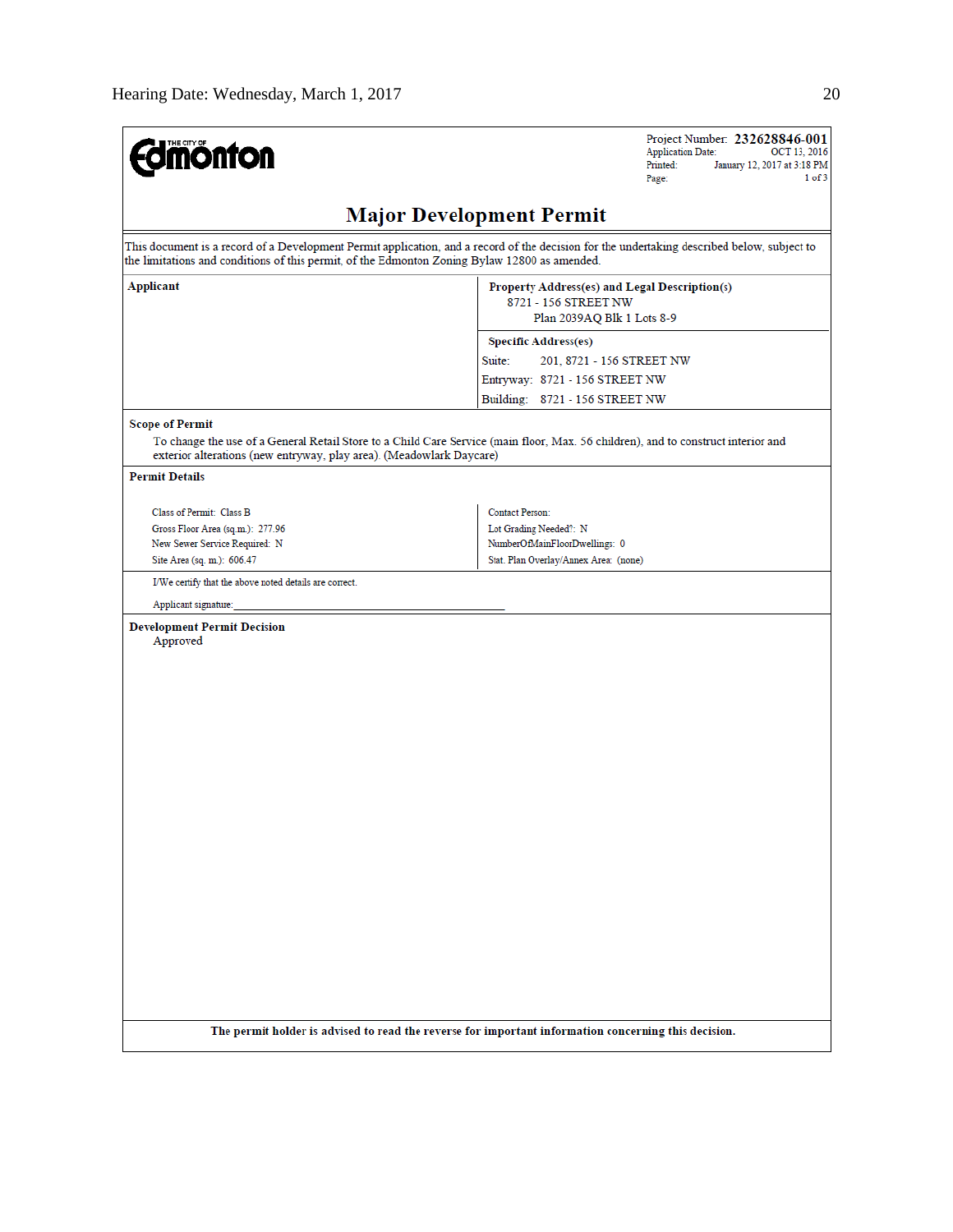| <b>ñönfon</b>                                                                                                                                                                                                                                                                                                                                                                                                                                                                                                                           | Project Number: 232628846-001<br><b>Application Date:</b><br>OCT 13, 2016<br>Printed:<br>January 12, 2017 at 3:18 PM<br>$2$ of $3$<br>Page: |
|-----------------------------------------------------------------------------------------------------------------------------------------------------------------------------------------------------------------------------------------------------------------------------------------------------------------------------------------------------------------------------------------------------------------------------------------------------------------------------------------------------------------------------------------|---------------------------------------------------------------------------------------------------------------------------------------------|
| <b>Major Development Permit</b>                                                                                                                                                                                                                                                                                                                                                                                                                                                                                                         |                                                                                                                                             |
| <b>Subject to the Following Conditions</b><br>1. All required parking and loading facilities shall only be used for the purpose of accommodating the vehicles of clients,<br>customers, employees, members, residents or visitors in connection with the building or Use for which the parking and loading<br>facilities are provided, and the parking and loading facilities shall not be used for driveways, access or egress, commercial repair<br>work, display, sale or storage of goods of any kind. (Reference Section 54.1.1.c) |                                                                                                                                             |
| 2. Any outdoor lighting for any development shall be located and arranged so that no direct rays of light are directed at any<br>adjoining properties, or interfere with the effectiveness of any traffic control devices. (Reference Section 51)                                                                                                                                                                                                                                                                                       |                                                                                                                                             |
| 3. Access from the site to 156 Street and the adjacent north south alley exists, as shown on Enclosure I. Any modification to the<br>existing accesses requires the review and approval of Transportation Planning and Engineering.                                                                                                                                                                                                                                                                                                     |                                                                                                                                             |
| 4. Garbage enclosures must be located entirely within private property and doors of the garbage enclosure must not open or<br>encroach into road right-of-way, as shown on Enclosure I.                                                                                                                                                                                                                                                                                                                                                 |                                                                                                                                             |
| 5. Any alley, sidewalk or boulevard damage occurring as a result of construction traffic must be restored to the satisfaction of<br>Transportation Planning and Engineering, as per Section 15.5(f) of the Zoning Bylaw. The alley, sidewalks and boulevard will be<br>inspected by Transportation Planning and Engineering prior to construction, and again once construction is complete. All<br>expenses incurred for repair are to be borne by the owner.                                                                           |                                                                                                                                             |
| 6. All gate in the outdoor playspace shall be self latching. (Reference Section 80.3.a)                                                                                                                                                                                                                                                                                                                                                                                                                                                 |                                                                                                                                             |
| 7. Concrete barriers or bollards shall be placed such that they protect the outdoor play area from the parking area and drive aisles.<br>(Reference Section 80.2.d)                                                                                                                                                                                                                                                                                                                                                                     |                                                                                                                                             |
| <b>ADVISEMENTS:</b>                                                                                                                                                                                                                                                                                                                                                                                                                                                                                                                     |                                                                                                                                             |
| a. This Development Permit is NOT valid until the Notification Period expires in accordance to Section 21.1. (Reference Section<br>17.1)                                                                                                                                                                                                                                                                                                                                                                                                |                                                                                                                                             |
| b. This Development Permit is NOT a Business Licence. A separate application must be made for a Business Licence. Please<br>contact the 311 Call Centre (780-442-5311) for further information.                                                                                                                                                                                                                                                                                                                                         |                                                                                                                                             |
| c. Signs require separate Development Applications.                                                                                                                                                                                                                                                                                                                                                                                                                                                                                     |                                                                                                                                             |
| d. A building permit is required for any construction or change in Use of a building. For a building permit, and prior to the plans<br>examination review, you require construction drawings and the payment of fees. Please contact the 311 Call Centre<br>(780-442-5311) for further information.                                                                                                                                                                                                                                     |                                                                                                                                             |
| e. The City of Edmonton does not conduct independent environmental checks of land within the City. If you are concerned about<br>the suitability of this property for any purpose, you should conduct your own tests and reviews. The City of Edmonton, in issuing<br>this Development Permit, makes no representations and offers no warranties as to the suitability of the property for any purpose or<br>as to the presence or absence of any environmental contaminants on the property.                                           |                                                                                                                                             |
| f. An approved Development Permit means that the proposed development has been reviewed against the provisions of this bylaw.<br>It does not remove obligations to conform with other legislation, bylaws or land title instruments including, but not limited to, the<br>Municipal Government Act, the Safety Codes Act or any caveats, restrictive covenants or easements that might be attached to the<br>Site. (Reference Section 5.2)                                                                                              |                                                                                                                                             |
| g. Unless otherwise stated, all above references to section numbers refer to the authority under the Edmonton Zoning Bylaw<br>12800 as amended.                                                                                                                                                                                                                                                                                                                                                                                         |                                                                                                                                             |
|                                                                                                                                                                                                                                                                                                                                                                                                                                                                                                                                         |                                                                                                                                             |
| The permit holder is advised to read the reverse for important information concerning this decision.                                                                                                                                                                                                                                                                                                                                                                                                                                    |                                                                                                                                             |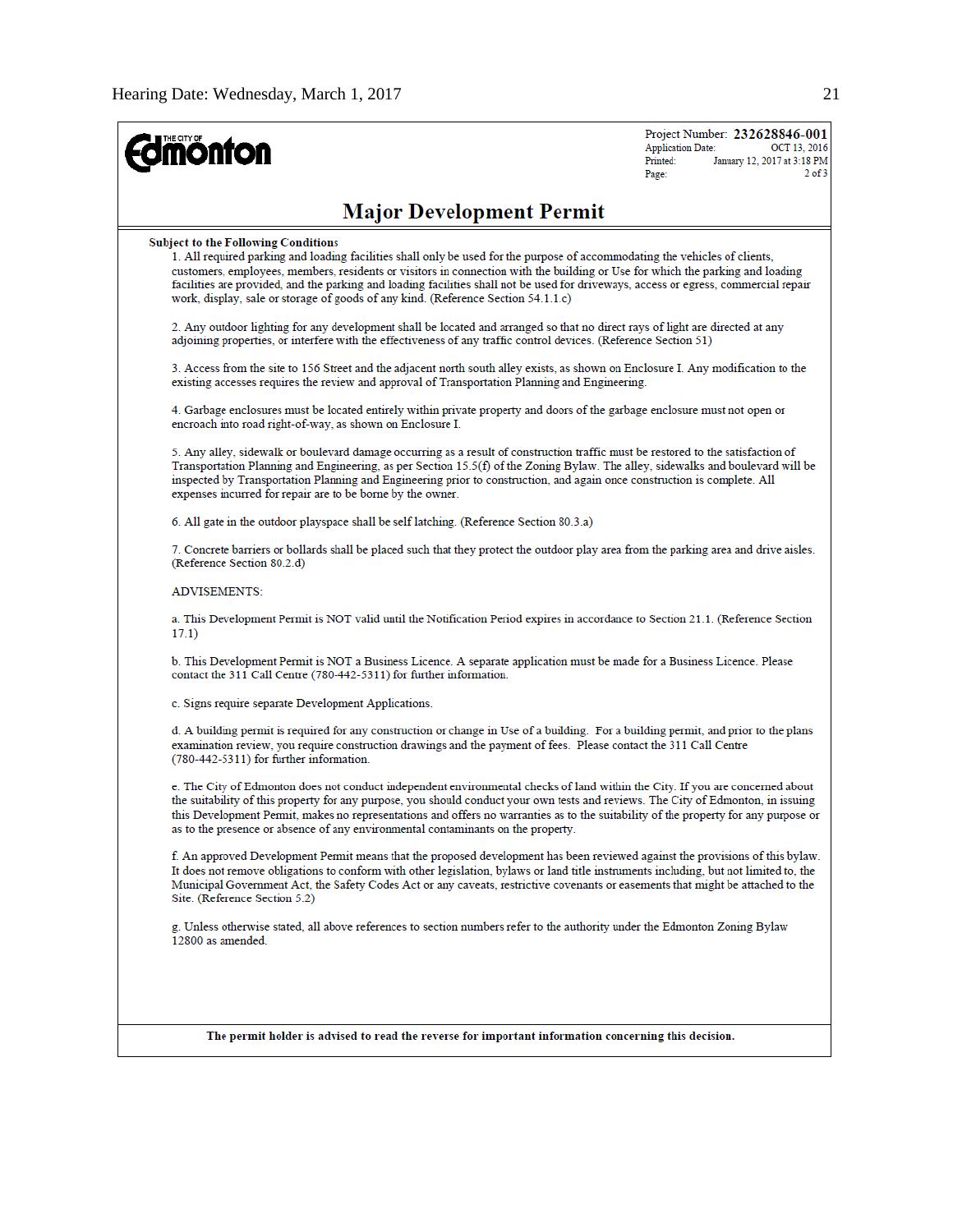| <b>monton</b>                                                                                                                                                                                                                                                                                                                                                                                                                                                                                                                                                                      |                                                                 |                                                        |                      | Project Number: 232628846-001<br><b>Application Date:</b><br>OCT 13, 2016<br>Printed:<br>January 12, 2017 at 3:18 PM<br>$3$ of $3$<br>Page: |
|------------------------------------------------------------------------------------------------------------------------------------------------------------------------------------------------------------------------------------------------------------------------------------------------------------------------------------------------------------------------------------------------------------------------------------------------------------------------------------------------------------------------------------------------------------------------------------|-----------------------------------------------------------------|--------------------------------------------------------|----------------------|---------------------------------------------------------------------------------------------------------------------------------------------|
|                                                                                                                                                                                                                                                                                                                                                                                                                                                                                                                                                                                    |                                                                 |                                                        |                      |                                                                                                                                             |
| <b>Major Development Permit</b><br><b>Variances</b><br>1. Parking - The Childcare Service requires 7 pick-up/drop-off parking spaces and 1 staff parking space, however the staff parking<br>space has not been provided. Further the Site requires 11 parking spaces while only 7 have been provided, a deficiency of 4<br>parking spaces. (Reference Section 54.1.1.b.ii, & 54.2 Schedule 1(33)).<br><b>Rights of Appeal</b><br>This approval is subject to the right of appeal as outlined in Chapter 24, Section 683 through 689 of the Municipal Government<br>Amendment Act. |                                                                 |                                                        |                      |                                                                                                                                             |
| Issue Date: Jan 12, 2017<br>Notice Period Begins: Jan 19, 2017                                                                                                                                                                                                                                                                                                                                                                                                                                                                                                                     | Development Authority: ADAMS, PAUL                              | Ends:Feb 02, 2017                                      |                      | Signature:                                                                                                                                  |
| Fees<br>Major Dev. Application Fee<br><b>DP Notification Fee</b><br><b>Total GST Amount:</b><br><b>Totals for Permit:</b>                                                                                                                                                                                                                                                                                                                                                                                                                                                          | <b>Fee Amount</b><br>\$306.00<br>\$102.00<br>\$0.00<br>\$408.00 | <b>Amount Paid</b><br>\$306.00<br>\$102.00<br>\$408.00 | Receipt#<br>03674929 | <b>Date Paid</b><br>Oct 13, 2016                                                                                                            |
|                                                                                                                                                                                                                                                                                                                                                                                                                                                                                                                                                                                    |                                                                 |                                                        |                      | The permit holder is advised to read the reverse for important information concerning this decision.                                        |